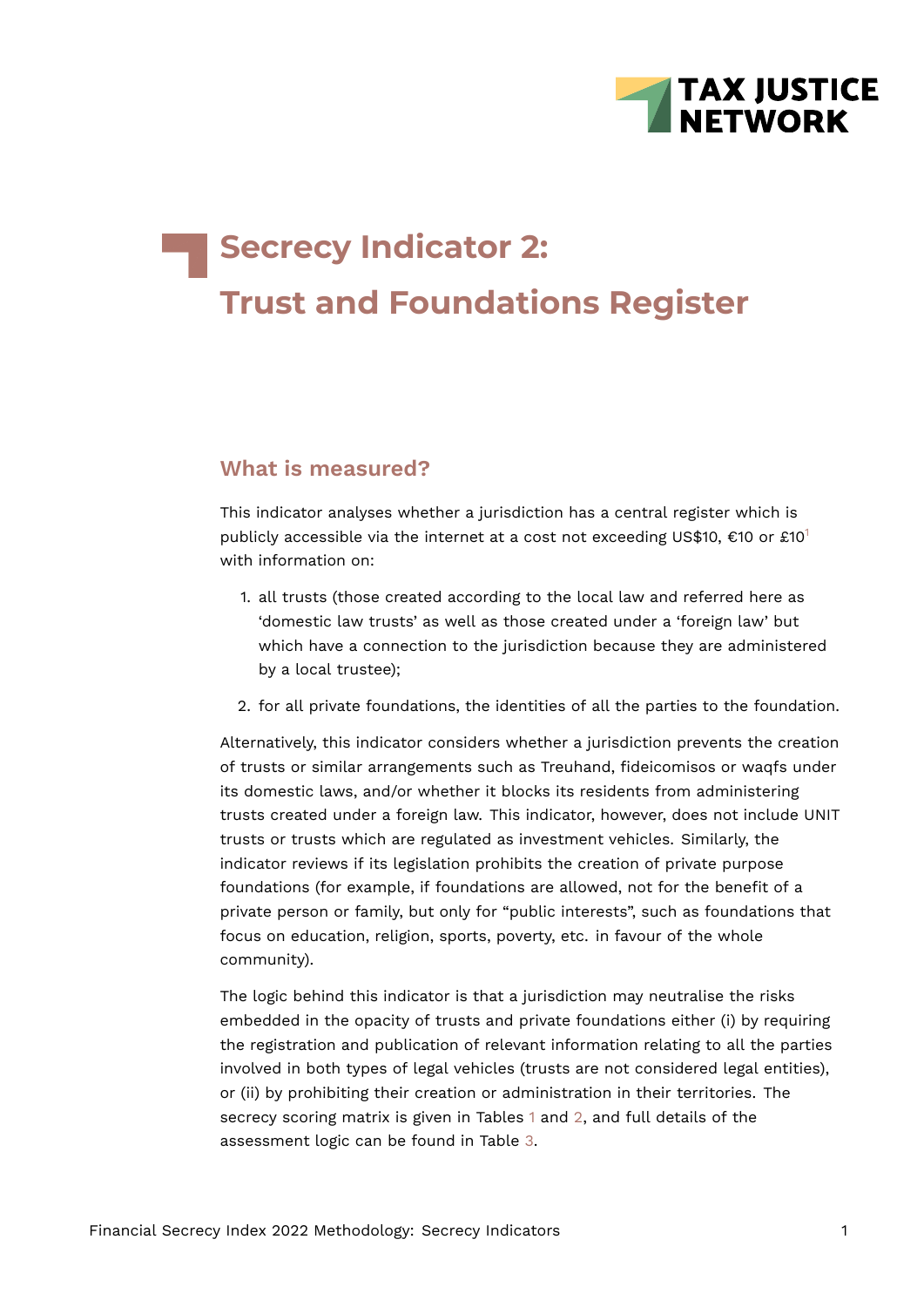There is one important distinction between the assessments of trusts and foundations. For trusts, the secrecy score depends on whether all trusts are registered and/or disclosed online, but we ignore the type and amount of information about trusts that is registered and/or published (if any). For foundations, in contrast, we go beyond this analysis by checking if all the parties of a foundation need to be registered, updated and/or disclosed online.

This distinction is made because in many countries trusts are not considered legal persons and thus their registration is incomplete, if not absent, in most jurisdictions worldwide, whereas the registration of foundations (considered legal persons) is widely the norm. For foundations, it is therefore appropriate to transitionally require a higher standard than for trusts.

<span id="page-1-0"></span>This different standard exists for example in the European Union (EU) 2018 amendment to the 4th anti-money laundering directive, known as AMLD  $5.<sup>2</sup>$  $5.<sup>2</sup>$  $5.<sup>2</sup>$  The 5th anti-money laundering directive required Member States to register the beneficial owners of all parties to an EU foundation in public registries. However, in the case of trusts, registration is required only for trusts administered or managed in the EU, or that acquire real estate or establish business relationships in the EU after 2020. In addition, access to trusts' beneficial owners will not be public, but a legitimate interest will have to be proven.<sup>[3](#page-14-2)</sup>

<span id="page-1-1"></span>In relation to the EU, the last transposition date of AMLD 5 was set for 10 January 2020 and a proper transposition of it would reduce EU countries' SI 2 secrecy score in relation to foreign law trusts with a local trustee. The 4th anti-money laundering Directive required registration of trusts' beneficial owners only in case the trust generated tax consequences. The 'tax consequences' condition prevented comprehensive registration for all foreign law trusts with a local trustee (eg those that did not generate tax consequences). Under AMLD 5, however, the 'tax consequence' condition was removed, and therefore all foreign law trusts with a local trustee would have to register their beneficial owners. As for domestic law trusts, their registration is not ensured in the EU. This is because while the 'tax consequences' condition was removed, registration of trusts' beneficial owners is still triggered by either having a local trustee or acquiring real estate or establishing a business relationship in the EU after 2020.<sup>[4](#page-14-3)</sup> Therefore, not all trusts governed by the laws of an EU country (EU domestic law trusts) will necessarily have to register their beneficial owners.

<span id="page-1-2"></span>As for private foundations, while AMLD 5 requires registration and public access to all private foundations' beneficial owners (including all relevant parties to a foundation), there is no requirement that public access has to be online. Therefore, not all EU countries which transposed the AMLD 5 will have online disclosure of information.

Disclosure should comprise appropriate information for assessing its tax and ownership implications, including updated and complete information on the identities of all parties.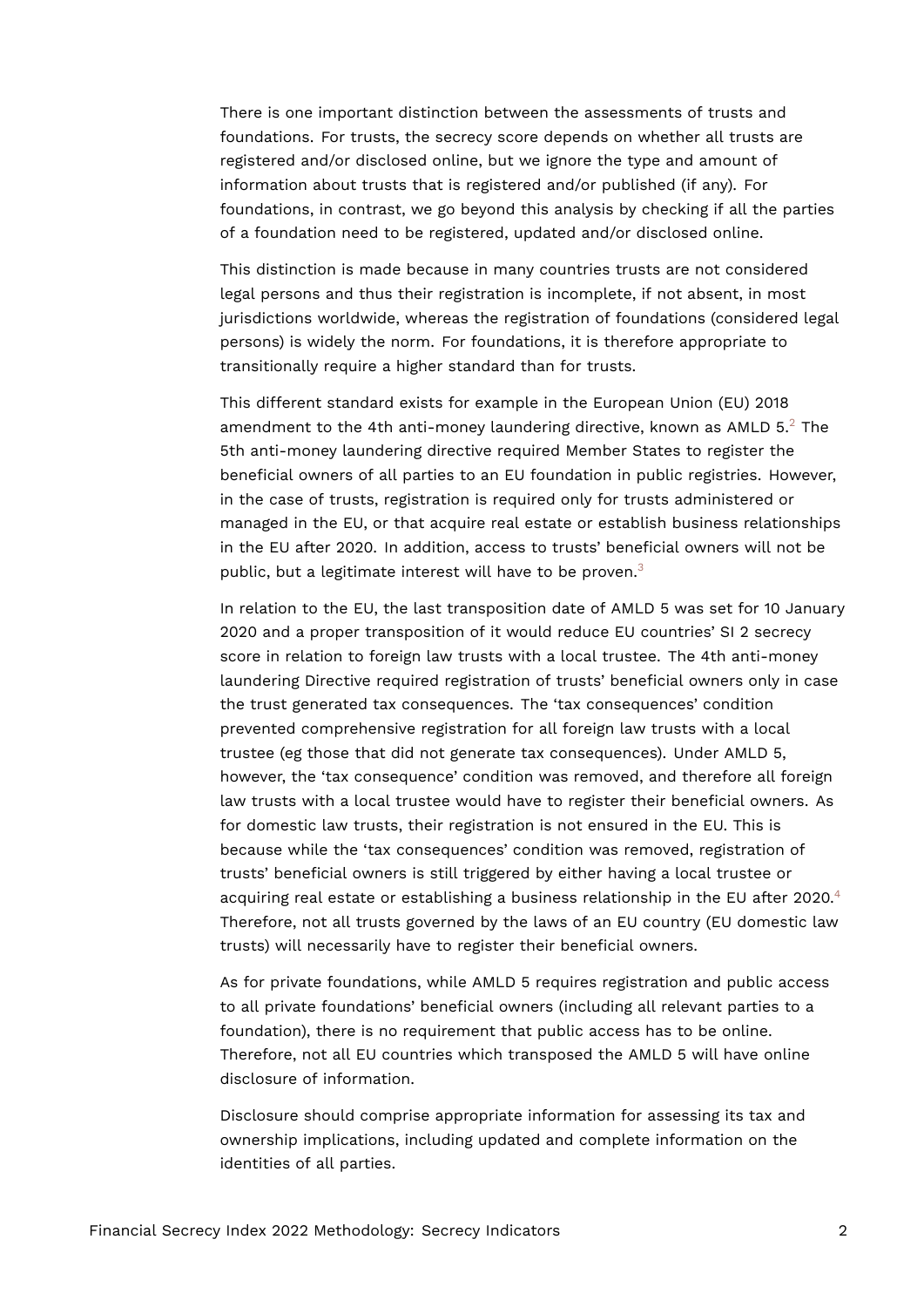|                                         |                                                                                                              | Component 1: Trusts (50 points of secrecy score)                                                                                                                                       |                                                                                              |                                                                                                         |
|-----------------------------------------|--------------------------------------------------------------------------------------------------------------|----------------------------------------------------------------------------------------------------------------------------------------------------------------------------------------|----------------------------------------------------------------------------------------------|---------------------------------------------------------------------------------------------------------|
|                                         |                                                                                                              | <b>Regulation</b>                                                                                                                                                                      |                                                                                              | <b>Domestic law trusts</b>                                                                              |
|                                         | [Secrecy Score: 100 points = full secrecy;<br>0 points = full transparency]                                  |                                                                                                                                                                                        | <b>Available</b><br>(Trusts can be created<br>according to local<br>laws)                    | Not available<br>(Trusts cannot be<br>created according to<br>local laws)                               |
|                                         | Active<br>promotion<br>(Jurisdiction<br>is a party to<br>the Hague<br>Convention<br>on Trust<br>recognition) | No disclosure<br>(in all circumstances, or<br>unknown)                                                                                                                                 | 50                                                                                           | 50<br>(Lack of domestic law<br>trusts is "neutralised"<br>by active promotion)                          |
| Foreign law trusts with a local trustee | No active<br>promotion<br>(Jurisdiction<br>is not a                                                          | No registration<br>(in all circumstances, or<br>unknown)                                                                                                                               | 50                                                                                           | 25<br>(At least domestic law<br>trusts do not create a<br>secrecy problem)                              |
|                                         | party to the<br>Hague<br>Convention<br>on Trust<br>recognition)                                              | Registration either/or<br>Registration (but no<br>disclosure) of either foreign<br>or domestic law trusts (in<br>all circumstances)                                                    | 37.5<br>(At least domestic or<br>foreign law trusts are<br>registered)                       | $\Omega$<br>(No secrecy problem:<br>no domestic law<br>trusts and foreign law<br>trusts are registered) |
|                                         |                                                                                                              | <b>Registration of both</b><br>Registration (but no<br>disclosure) of both foreign<br>and domestic law trusts (in<br>all circumstances)                                                | 25<br>(Although both<br>are registered, no<br>disclosure)                                    |                                                                                                         |
|                                         |                                                                                                              | Disclosure of domestic but<br>no registration of foreign (or<br>vice versa)<br>Registration plus disclosure<br>of domestic law trusts, but<br>no registration of foreign law<br>trusts | 25<br>(Although domestic<br>are disclosed, no<br>registration of foreign<br>- or vice versa) |                                                                                                         |
|                                         |                                                                                                              | Disclosure of domestic &<br>registration of foreign (or<br>vice versa)<br>Registration plus disclosure<br>of domestic law trusts &<br>registration (only) of foreign<br>law trusts     | $\Omega$                                                                                     |                                                                                                         |

## <span id="page-2-0"></span>**Table 1. Secrecy Scoring Matrix: Secrecy Indicator 2**

…continues on next page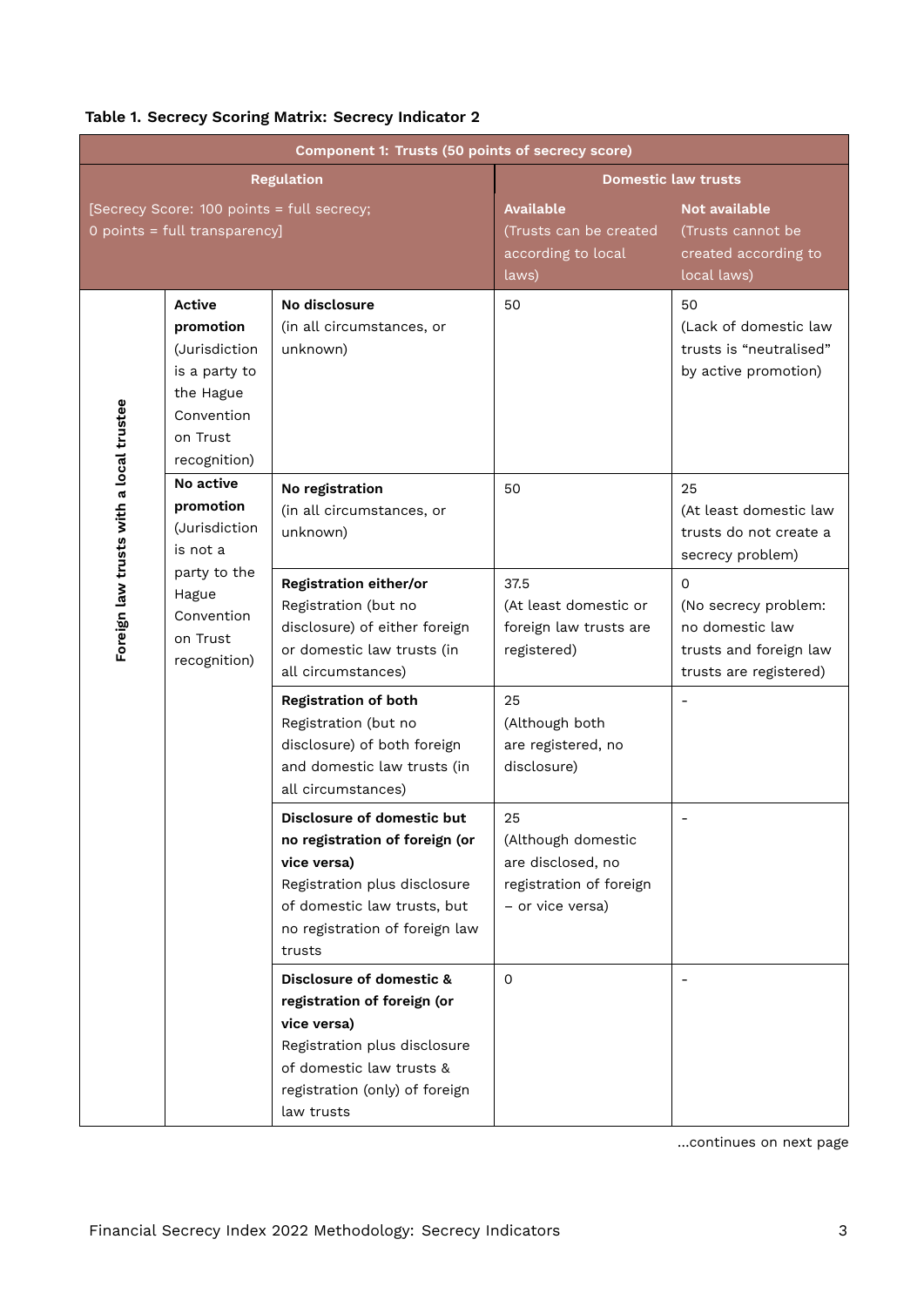#### Continuing from previous page…

|                                                                             | Component 1: Trusts (50 points of secrecy score)                                                                                                                                                                                                          |                                                                                                                                                       |                                                                           |  |  |  |  |  |
|-----------------------------------------------------------------------------|-----------------------------------------------------------------------------------------------------------------------------------------------------------------------------------------------------------------------------------------------------------|-------------------------------------------------------------------------------------------------------------------------------------------------------|---------------------------------------------------------------------------|--|--|--|--|--|
|                                                                             | <b>Regulation</b>                                                                                                                                                                                                                                         | <b>Domestic law trusts</b>                                                                                                                            |                                                                           |  |  |  |  |  |
| [Secrecy Score: 100 points = full secrecy;<br>0 points = full transparency] |                                                                                                                                                                                                                                                           | <b>Available</b><br>(Trusts can be created<br>according to local<br>laws)                                                                             | Not available<br>(Trusts cannot be<br>created according to<br>local laws) |  |  |  |  |  |
| <b>Active</b><br>promotion is<br>irrelevant                                 | Disclosure of both, if<br>applicable $*$<br>Registration plus disclosure<br>of both domestic and<br>foreign law trusts (if<br>applicable); or neither<br>domestic nor foreign law<br>trusts are allowed to be<br>created and administered<br>respectively | $\Omega$<br>(Even if active promotion exists, it is<br>"neutralised" by full disclosure of both<br>domestic and foreign law trusts, if<br>applicable) |                                                                           |  |  |  |  |  |

\*Note: The Financial Secrecy Index includes an optional answer on trust registration (ID 206) called "trustee", to describe a situation where registration of any trust (either domestic law or foreign law trust) depends on the trust having a local trustee. However, for secrecy score purposes, the optional answer "trustee" is considered to refer to registration of only "foreign law trusts (with a local trustee)" instead of "both all domestic law trusts and foreign law trusts with a local trustee" because a country choosing this registration approach would not be covering those domestic law trusts which do not have a local trustee.

#### <span id="page-3-0"></span>**Table 2. Secrecy Scoring Matrix: Secrecy Indicator 2**

| Component 2: private purpose foundations (50 points of secrecy score)                                                                                                  |    |
|------------------------------------------------------------------------------------------------------------------------------------------------------------------------|----|
| No online disclosure<br>No updated online disclosure of key parties of all private foundations, irrespective of<br>registration, or unknown                            | 50 |
| Partial online disclosure<br>Updated registration of key parties of all private foundations plus partial online<br>disclosure                                          | 25 |
| Complete online disclosure<br>Updated registration of key parties of all private foundations plus complete online<br>disclosure, or no private purpose foundations law | 0  |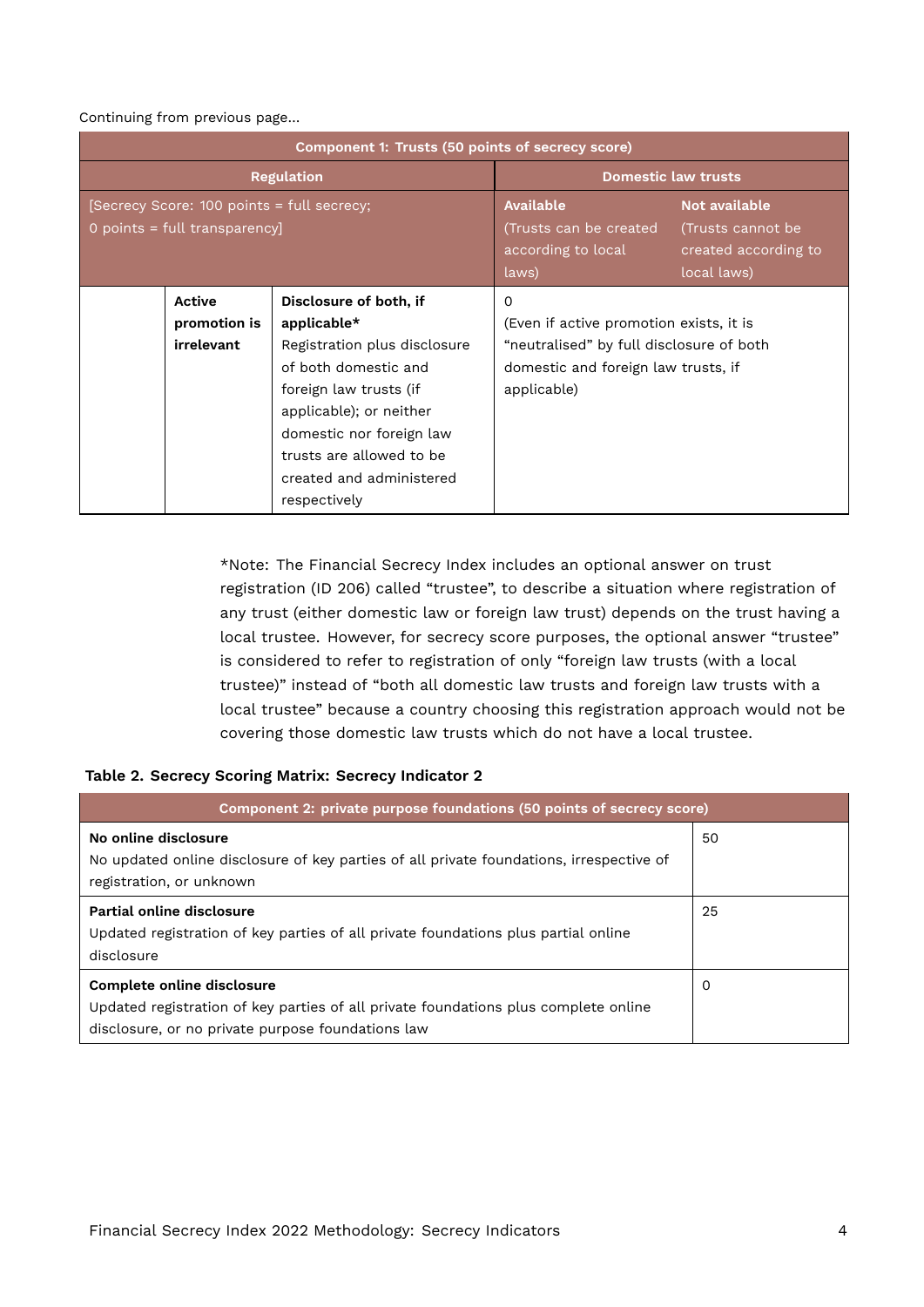Parties to a foundation, for the purposes of the foundation section are all founders, foundation council members, beneficiaries and protectors. For information on all parties to be considered updated, the relevant data should be required to be updated at least annually. For information on all parties to be considered complete, it needs to comprise specific minimal elements. It should include at least:

- 1. the full names of all parties of the entity; and
- 2. for each party:
	- (a) in case of individuals, full address, or passport ID-number, birthdate (for registration) or year and month of birth (for online disclosure), or a Taxpayer Identification Number (TIN); or
	- (b) in case of legal entities, company registration number plus address of principle place of business or registered address.

<span id="page-4-0"></span>For founders, information must include beneficial ownership (eg if the founder is an entity or nominee, the natural person who is the beneficial owner of that entity or on whose behalf the nominee is acting $5$ ). However, if we were unable to determine whether a jurisdiction requires founder's information to include beneficial ownership, we exceptionally gave jurisdictions the benefit of the doubt, and the founder was assumed to be the beneficial owner, unless any evidence suggested that a legal entity may be registered as a founder. This exception to the "unknown is secrecy" principle is made for two reasons. First, this requirement has been embedded explicitly for the first time in the Common Reporting Standard (CRS) for automatic exchange of bank account information (see SI 18 $^6$  $^6$ ), but is not explicitly stated in FATF standards. Second, this level of detail was not specified in most of the available current sources (eg Global Forum peer reviews).

<span id="page-4-1"></span>For other parties to a foundation (eg protectors, foundation council and beneficiaries), registration of complete and updated legal ownership is sufficient to consider full registration, including the identification of a "class of beneficiaries" (instead of a pre-determined beneficiary). This provision is transitional and in future will be tightened to require complete and updated beneficial ownership of all parties to a foundation, and ruling out a "class of beneficiaries". The same will apply to trusts after a transitional period.

Alternatively, a zero secrecy score will be awarded in cases where a jurisdiction does not provide legislation for the creation of private foundations, and does not provide legislation for the creation of trusts while ruling out the administration of foreign law trusts by domestic trustees.

We also differentiate between situations in which countries merely by omission fail to regulate and register foreign law trusts administered by domestic lawyers, tax advisers and notaries, and other situations in which jurisdictions actively attract foreign law trusts, either by adherence to the Hague Convention on the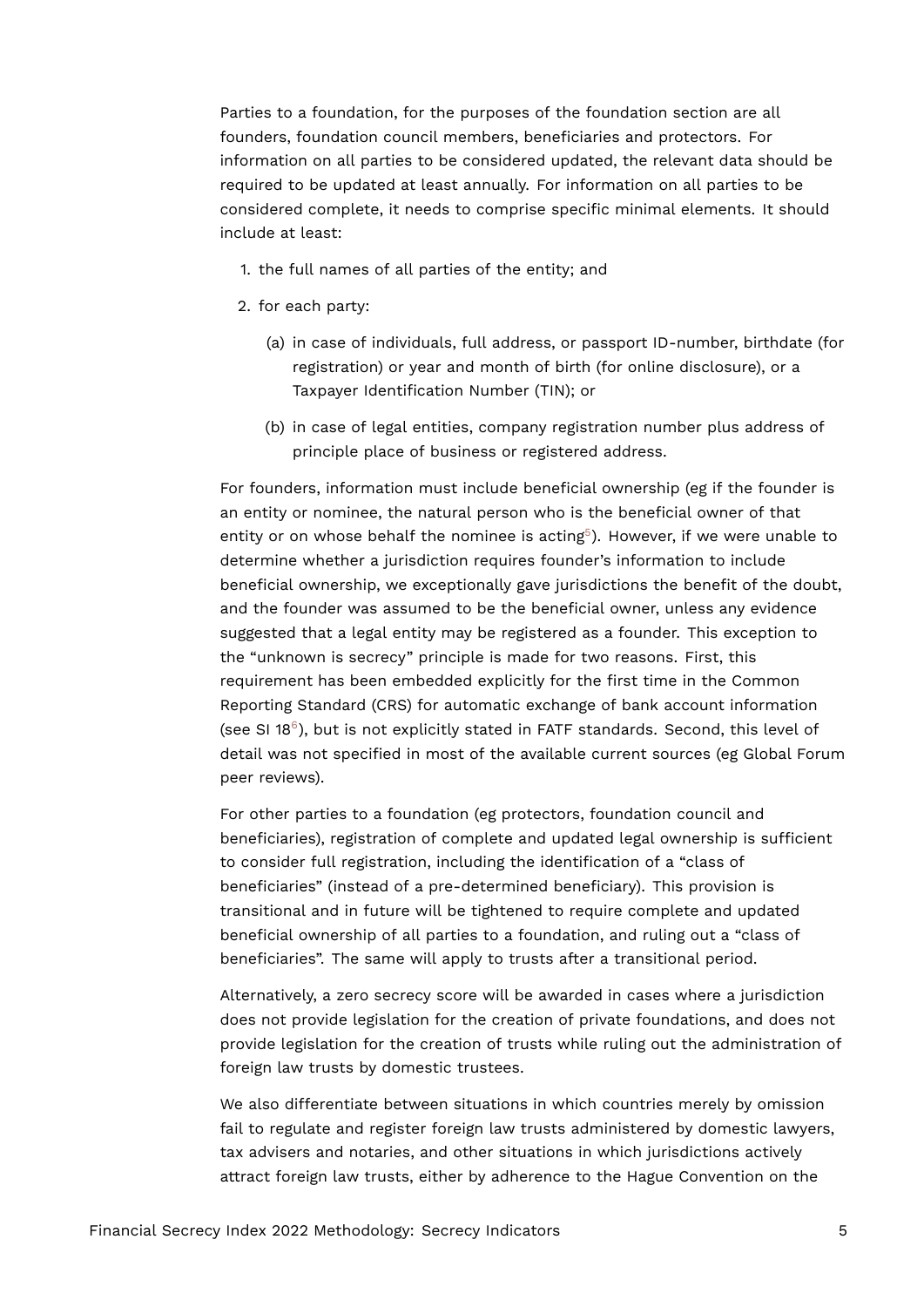<span id="page-5-0"></span>Law Applicable to Trusts and on their Recognition<sup>[7](#page-14-6)</sup> or by legislating equivalent domestic rules which regulate aspects of foreign law trusts for use in a domestic economic and legal context.

<span id="page-5-2"></span><span id="page-5-1"></span>This indicator draws upon a variety of sources, mainly using information contained in the Global Forum peer reviews<sup>[8](#page-14-7)</sup>, but also private sector internet sources, FATF and IMF reports, the TJN-Survey 2021<sup>[9](#page-15-0)</sup> and original legal analysis. In cases where there is indication that online registries on trusts/foundation registries are available, related websites have also been consulted.

# **Why is this important?**

Trusts alter property rights. That is their purpose. A trust is formed whenever a person (the settlor) gives legal ownership of an asset (the property) to another person (the trustee) on condition that they apply the income and gains arising from that property for the benefit of another person or persons (the beneficiaries).

Trusts have many legitimate purposes, but they can easily be abused for the purpose of concealing illicit activity, for example, by concealing the identity of a settlor or beneficiary. Particular risks arise when the trust is a 'sham', ie the settlor is also a beneficiary and controls the activities of the trustee. This is a commonplace mechanism for evading tax since trusts can be used to conceal the actual controlling ownership of assets.

<span id="page-5-3"></span>The most basic secrecy jurisdiction 'product' comprises a secrecy jurisdiction company that operates a bank account. That company is run by nominee directors on behalf of nominee shareholders who act for an offshore trust that owns the company's shares. Structures like these are created primarily to avoid disclosing the real identity of the settlor and beneficiaries who hide behind the trust: these people will be 'elsewhere'[10](#page-15-1) in another jurisdiction as far as the secrecy jurisdiction 'secrecy providers' (the lawyers, accountants and bankers actually running this structure) are concerned. If  $-$  as is often the case  $-$  these structures are split over several jurisdictions, then any enquiries by law enforcement authorities and others about the structure can be endlessly delayed by the difficulties involved in trying to identify who hides behind the trust.

<span id="page-5-4"></span>There is some compelling evidence that trusts are being used to conceal the identity of individuals. The Pandora Papers, a massive leak that took place in 2021, highlighted particularly the role played by the of US state of South Dakota. With a trust industry which quadrupled in the amount of managed assets during the last decade, this US State was singled out by the leak as an example of a "burgeoning American trust industry[which] is increasingly sheltering the assets of international millionaires and billionaires by promising levels of protection and secrecy that rival or surpass those offered in overseas tax havens."<sup>[11](#page-15-2)</sup>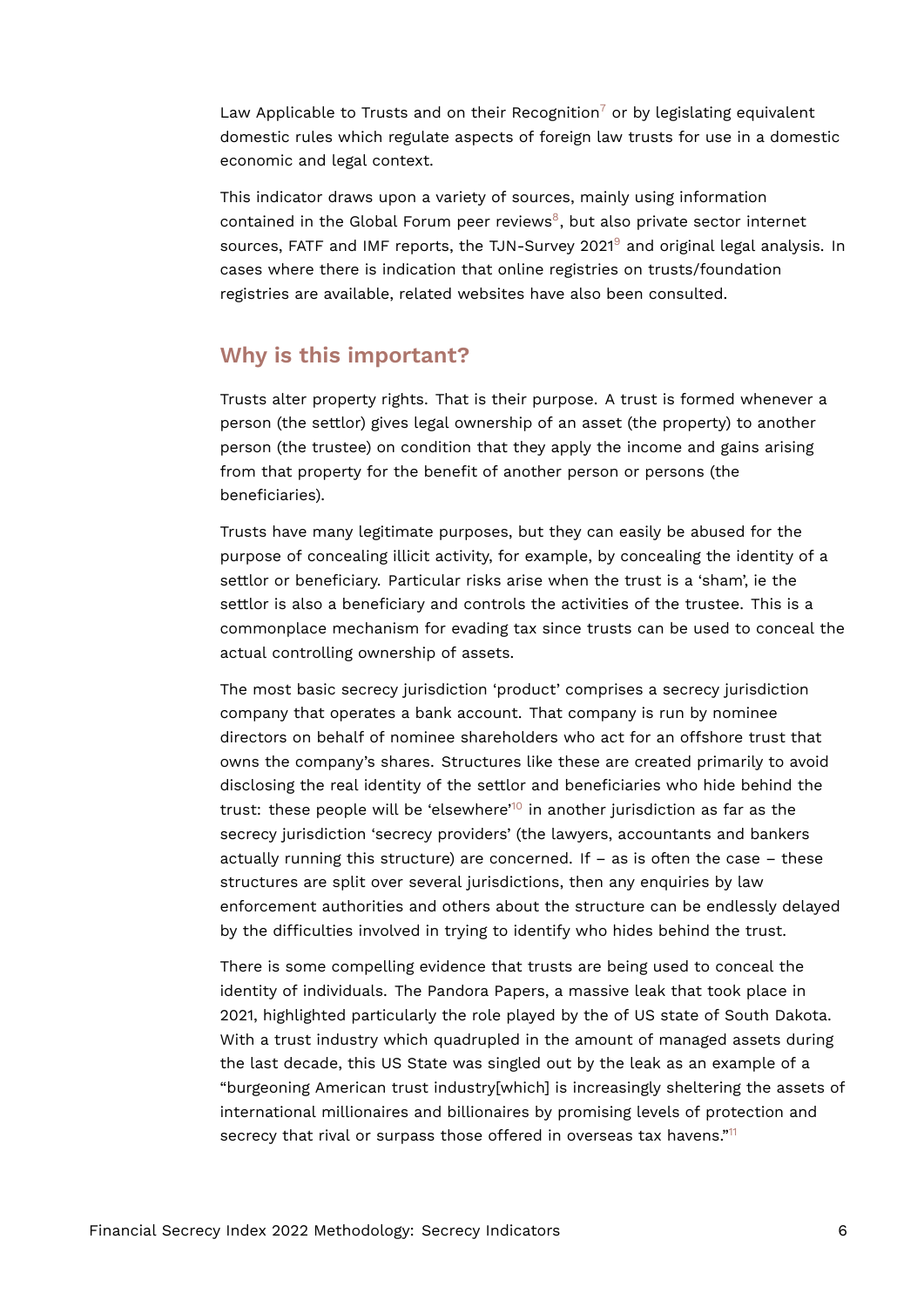The Secret Suisse leak also brought attention to the increased use of trusts for concealing the identity of individuals. According to OCCRP, "[t]op Credit Suisse executives proposed several alternatives to numbered accounts in their presentation to the prospective client, including putting her money in a trust.[…] In the presentation, Credit Suisse indicated that its staff can act as nominee shareholders and directors in holding companies, trusts and bank accounts, which can be registered to anonymous holding companies. That service would create legal layers of ownership that would allow wealthy individuals to distance themselves from their wealth".[12](#page-15-3)

<span id="page-6-1"></span><span id="page-6-0"></span>Beyond being used to conceal identities, trusts are also employed to shield assets through the creation of an "ownerless limbo".[13](#page-15-4) Basically, when a trust is settled, it creates an optical illusion, making it appear as if their assets are not owned by anyone. This ownerless limbo can be used by those wishing to avoid taxes, but has also been used for other purposes, such as concealing assets from former spouses or family members, shielding assets from victims of violence, and even avoiding sanctions.[14](#page-15-5)

<span id="page-6-4"></span><span id="page-6-3"></span><span id="page-6-2"></span>After four years since the AMLD 5 was implemented, the EU commission presented in July 2021 the AML Package, a proposal for amending the AML Directive and the Regulation.<sup>[15](#page-15-6)</sup> One of the main areas of policy failure of the legislation is how it tried to implement beneficial ownership registration for trusts. We have already presented a list of areas that would need to be fixed to close the loopholes in this framework.<sup>[16](#page-15-7)</sup> This is a key opportunity to fix the scope of registration, improve the definition of beneficial owner of trusts and grant open access to information of beneficial ownership of trusts to the general public. The benefits of increasing access to ownership information are exemplified by the OpenLux investigation (see SI 6[17](#page-15-8)).

<span id="page-6-5"></span>Private foundations serve a similar purpose to trusts. By definition they do not have any owners, being designed to allow wealth owners to continue to control and use their wealth hidden behind the façade of the foundations. Discretionary foundations – equivalent to discretionary trusts – are a speciality of Liechtenstein, though they are also available in other secrecy jurisdictions.

Private foundations have a founder, a foundation council and beneficiaries, and may have a protector. Foundations are created around a foundation statute, often complemented by secret by-laws. In most secrecy jurisdiction contexts, private foundations need to be registered, though only very limited information, for example about a registered office or some foundation council members, is required to be held in government registries. These registries are normally subject to strict secrecy rules.

The existence of a central register recording the true beneficial ownership of trusts and foundations would break down the deliberate opacity surrounding this type of structure. The prospects of proper law enforcement would be greatly enhanced as a result.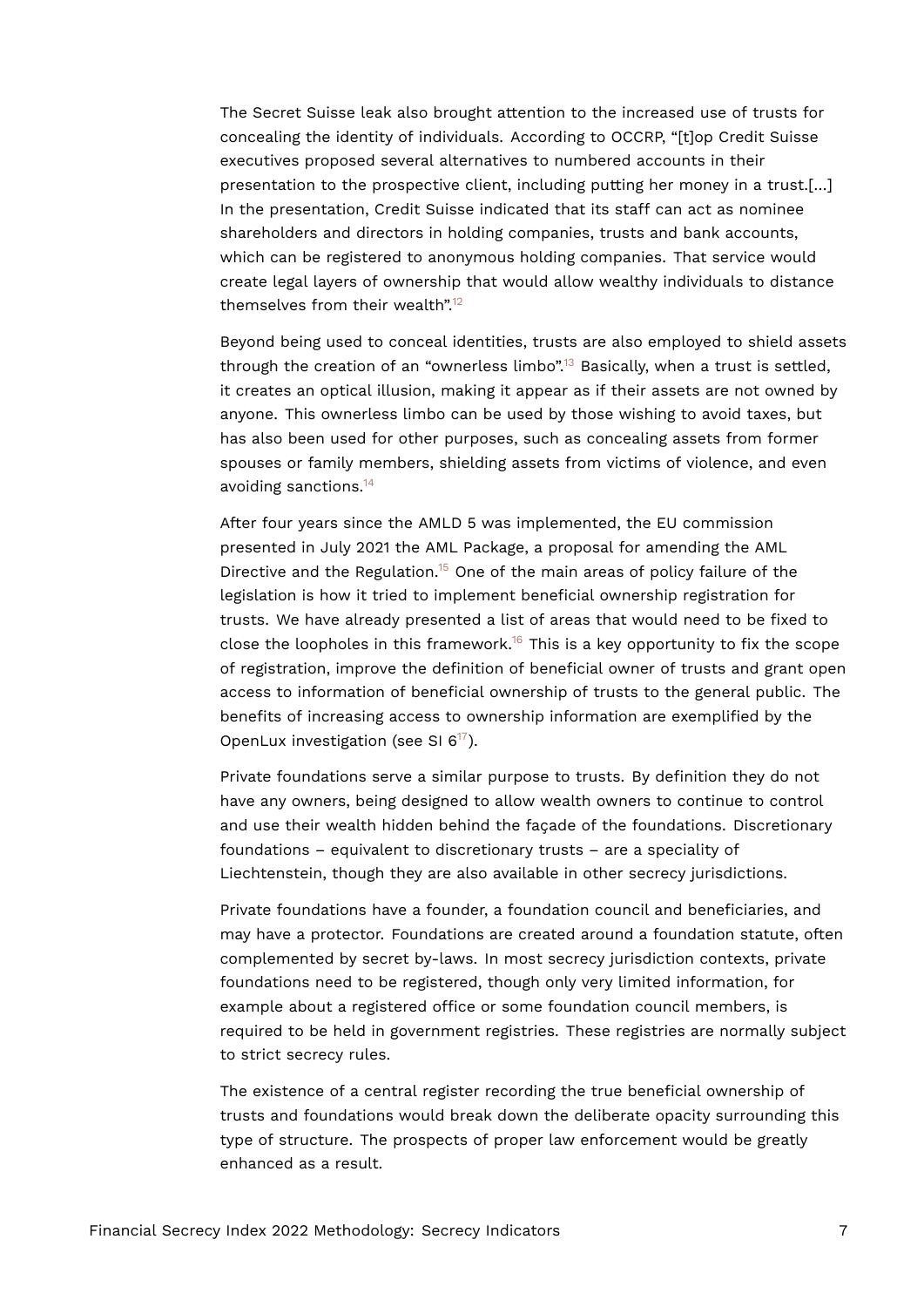<span id="page-7-1"></span><span id="page-7-0"></span>For more information and analysis of the uses and abuses of trusts please read TJN's papers on Trusts.<sup>[18](#page-15-9)</sup> For more background on the way discretionary trusts and foundations can be used to hide offshore wealth, read our previous work.<sup>[19](#page-15-10)</sup>

**All underlying data, including the sources we use for each jurisdiction, can be viewed in the [country profiles](https://fsi.taxjustice.net/country-detail) on the Financial Secrecy Index website.**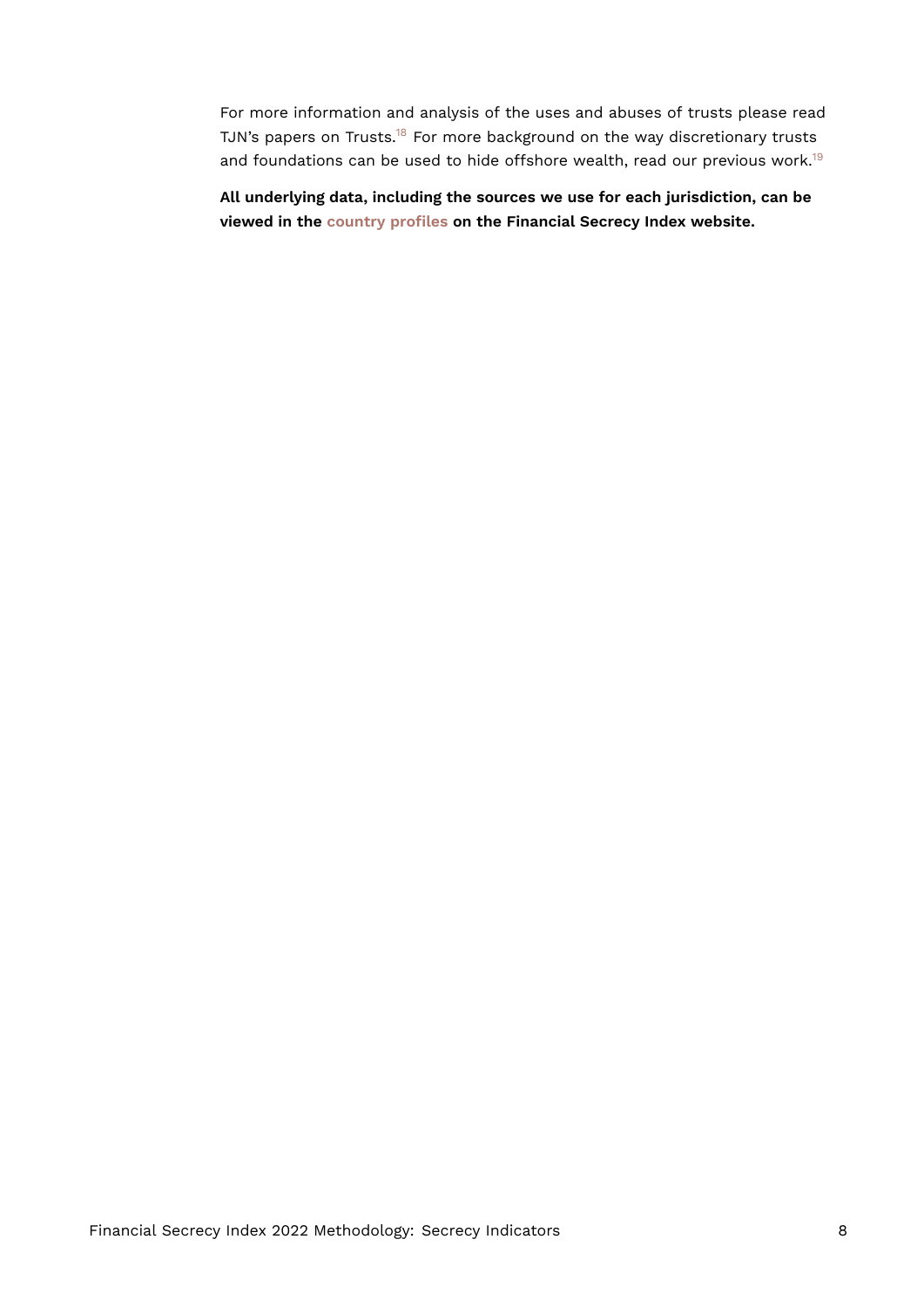| ID  | <b>ID description</b>                                                                                                           | <b>Answers</b>                                                                                                                                                                                                                                                                                                                                                                                                                                                                                                                                                                                                                                                                                                                                                                                                                                                                                                    | <b>Valuation Secrecy Score</b>                                                                                                                                                                                          |
|-----|---------------------------------------------------------------------------------------------------------------------------------|-------------------------------------------------------------------------------------------------------------------------------------------------------------------------------------------------------------------------------------------------------------------------------------------------------------------------------------------------------------------------------------------------------------------------------------------------------------------------------------------------------------------------------------------------------------------------------------------------------------------------------------------------------------------------------------------------------------------------------------------------------------------------------------------------------------------------------------------------------------------------------------------------------------------|-------------------------------------------------------------------------------------------------------------------------------------------------------------------------------------------------------------------------|
|     |                                                                                                                                 | (Codes applicable for all questions:                                                                                                                                                                                                                                                                                                                                                                                                                                                                                                                                                                                                                                                                                                                                                                                                                                                                              |                                                                                                                                                                                                                         |
|     |                                                                                                                                 | -2: Unknown; -3: Not Applicable)                                                                                                                                                                                                                                                                                                                                                                                                                                                                                                                                                                                                                                                                                                                                                                                                                                                                                  |                                                                                                                                                                                                                         |
| 204 | Are trusts available?                                                                                                           | 0: Foreign law trusts cannot be<br>administered and no domestic<br>trust law; 1: Foreign law trusts can<br>be administered, but no domestic<br>trust law; 2: Domestic trust law<br>and administration of foreign law<br>trusts.                                                                                                                                                                                                                                                                                                                                                                                                                                                                                                                                                                                                                                                                                   | Integrated assessment of<br>domestic and foreign law<br>trusts as per Tables 1 and<br>2. If both domestic and<br>foreign law trusts are<br>always registered and<br>details published online,<br>zero secrecy score. If |
| 355 | Is the jurisdiction a party to the<br>Convention of 1 July 1985 on the<br>Law Applicable to Trusts and on<br>their Recognition? | <b>YN</b>                                                                                                                                                                                                                                                                                                                                                                                                                                                                                                                                                                                                                                                                                                                                                                                                                                                                                                         | domestic trust law exists,<br>and/or foreign law trusts<br>are legally endorsed, and<br>no registration or                                                                                                              |
| 206 | Trusts: Is any formal registration<br>required at all?                                                                          | 0: NEITHER: Neither domestic<br>law trusts nor foreign law trusts<br>domestically managed have to<br>register; 1: BOTH: Domestic law<br>trusts have to register and foreign<br>law trusts domestically managed<br>have to register; 2: TRUSTEE:<br>Only domestically managed trusts<br>have to register (both foreign and<br>domestic law trust); 3: FOREIGN,<br>BUT NO DOMESTIC: Domestic<br>law trusts cannot be created and<br>foreign law trusts domestically<br>managed have to register; 4:<br>NEITHER, BUT NO DOMESTIC:<br>Domestic law trusts cannot be<br>created, but no registration of<br>domestically managed foreign<br>law trusts; 5: ONLY DOMESTIC:<br>Domestic law trusts have to<br>register, but no registration of<br>domestically managed foreign<br>law trusts; 6: ONLY FOREIGN:<br>Domestic law trusts do not have<br>to register, but foreign law trusts<br>domestically managed have to. | disclosure is required, 50<br>secrecy score.                                                                                                                                                                            |

#### <span id="page-8-0"></span>**Table 3. Assessment Logic: Secrecy Indicator 2 - Trusts and Foundations Register**

…continues on next page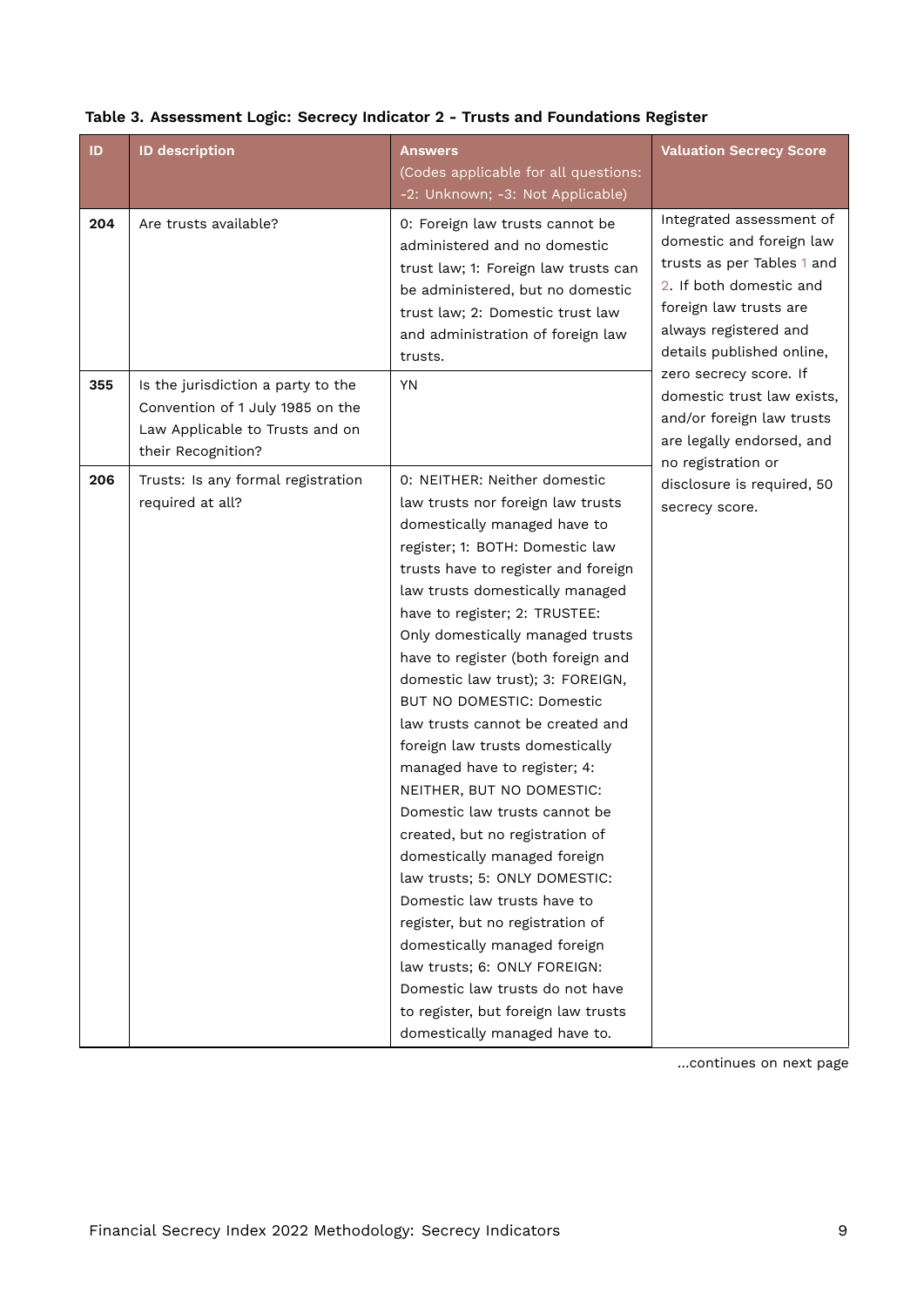Continuing from previous page…

| ID  | <b>ID description</b>                                                               | <b>Answers</b><br>(Codes applicable for all questions:<br>-2: Unknown; -3: Not Applicable)                                                                                                                                                                                                       | <b>Valuation Secrecy Score</b>                                                                                                                                                                           |
|-----|-------------------------------------------------------------------------------------|--------------------------------------------------------------------------------------------------------------------------------------------------------------------------------------------------------------------------------------------------------------------------------------------------|----------------------------------------------------------------------------------------------------------------------------------------------------------------------------------------------------------|
| 214 | Trusts: Is registration data publicly<br>available ('on public record')?            | 0: No, neither for foreign law<br>trusts nor domestic law trusts<br>(if applicable); 1: Only for domestic<br>law trusts, but not for foreign law<br>trusts (if applicable); 2: Yes, for<br>both domestic and foreign law<br>trusts (if applicable).                                              |                                                                                                                                                                                                          |
| 234 | Are private foundations available?                                                  | YN                                                                                                                                                                                                                                                                                               | Integrated assessment of                                                                                                                                                                                 |
| 236 | Foundations: Is any formal<br>registration required at all?                         | <b>YN</b>                                                                                                                                                                                                                                                                                        | private foundations as per<br>Tables 1 and 2. If private                                                                                                                                                 |
| 237 | Are the settlors/founders named?                                                    | 0: No, nobody has to be named; 1:<br>Yes, but a legal entity or nominee<br>could be named; 2: Yes, but it is<br>not clear if this refers to a natural<br>person (beneficial owner); 3: Yes, a<br>natural person (beneficial owner)<br>has to be registered.                                      | foundations do not exist,<br>or need to disclose online<br>all their key parties, zero<br>secrecy score. If private<br>foundations exist but do<br>not make available online<br>any information on their |
| 393 | What information has to be<br>registered for those who need<br>to be named (above)? | 0: Only the names are always<br>registered; 1: Only names and<br>countries of residence are always<br>registered; 2: All names plus<br>countries of residence plus either<br>addresses or TINs or birthdates,<br>passport or personal IDs, or<br>incorporation numbers are always<br>registered. | key parties, 50 secrecy<br>score.                                                                                                                                                                        |
| 238 | Are the members of the<br>foundation council named?                                 | See categories for ID 237 above.                                                                                                                                                                                                                                                                 |                                                                                                                                                                                                          |
| 394 | What information has to be<br>registered for those who need<br>to be named (above)? | See categories for ID 393 above.                                                                                                                                                                                                                                                                 |                                                                                                                                                                                                          |
| 239 | Is the enforcer/protector named?                                                    | See categories for ID 237 above.                                                                                                                                                                                                                                                                 |                                                                                                                                                                                                          |
| 395 | What information has to be<br>registered for those who need<br>to be named (above)? | See categories for ID 393 above.                                                                                                                                                                                                                                                                 |                                                                                                                                                                                                          |

…continues on next page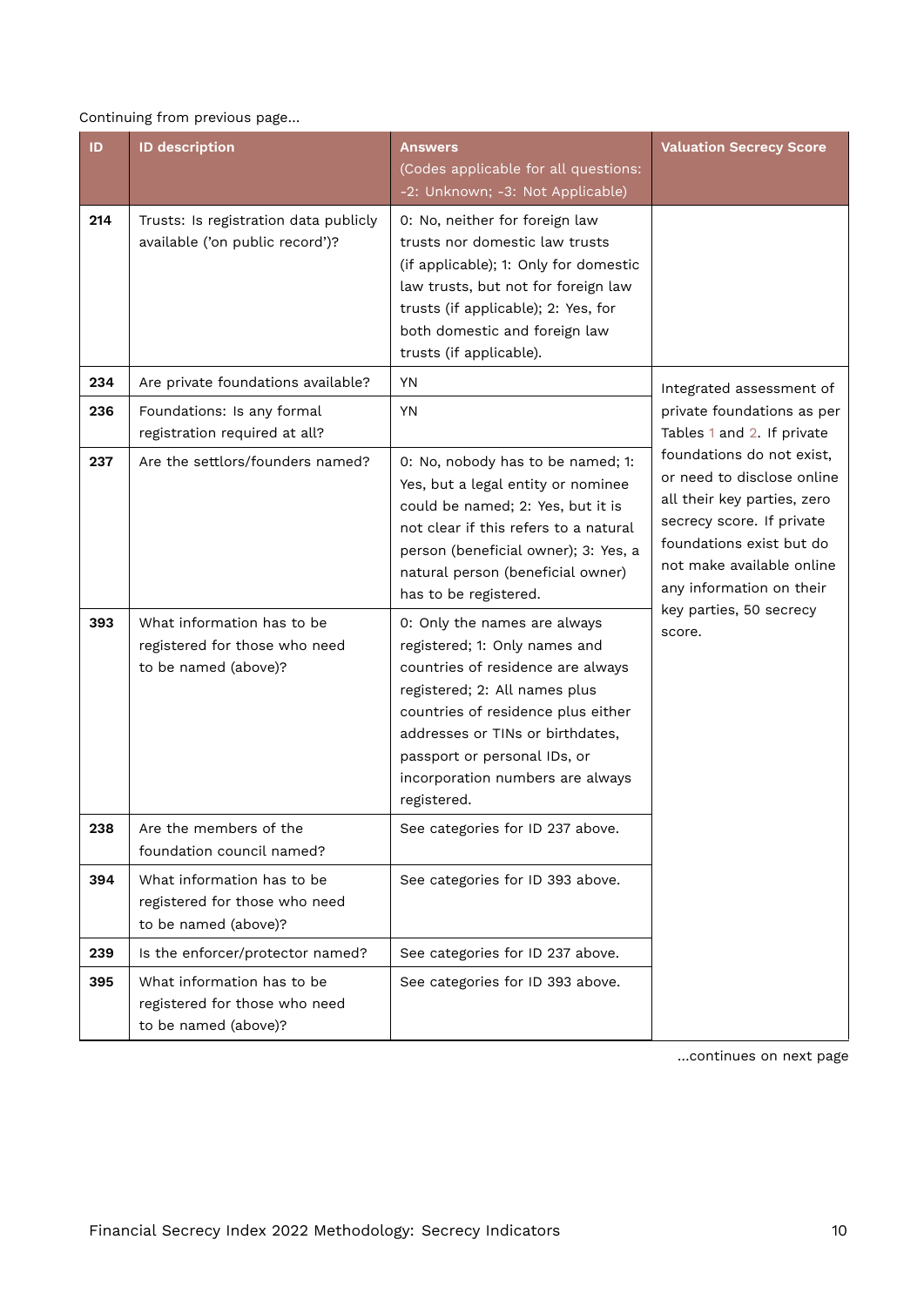#### Continuing from previous page…

| ID  | <b>ID description</b>                                                                                                                       | <b>Answers</b><br>(Codes applicable for all questions:<br>-2: Unknown; -3: Not Applicable)                                                                                                                                                                                                                                                                                                                                                                                                                                                     | <b>Valuation Secrecy Score</b> |
|-----|---------------------------------------------------------------------------------------------------------------------------------------------|------------------------------------------------------------------------------------------------------------------------------------------------------------------------------------------------------------------------------------------------------------------------------------------------------------------------------------------------------------------------------------------------------------------------------------------------------------------------------------------------------------------------------------------------|--------------------------------|
| 240 | Are the beneficiaries named?                                                                                                                | 0: No, nobody has to be named; 1:<br>Yes, but a legal entity or nominee<br>could be named, or a class of<br>beneficiaries is identified; 2: Yes,<br>but it is not clear if this refers<br>to a natural person (beneficial<br>owner), or a class of beneficiaries<br>is identified; 3: Yes, every natural<br>person mentioned as a trust<br>beneficiary, and everyone who<br>receives a payment from the<br>foundation has to be registered,<br>and classes of beneficiaries<br>or undetermined/discretionary<br>beneficiaries are not allowed. |                                |
| 396 | What information has to be<br>registered for those who need<br>to be named (above)?                                                         | See categories for ID 393 above.                                                                                                                                                                                                                                                                                                                                                                                                                                                                                                               |                                |
| 384 | Is it mandatory to update the<br>identity of those related parties<br>(e.g. founders, council members,<br>etc.) that have to be registered? | <b>YN</b>                                                                                                                                                                                                                                                                                                                                                                                                                                                                                                                                      |                                |
| 244 | Is registration data available online<br>('on public record') for up to<br>10€/US\$?                                                        | 0: No online disclosure for<br>all private foundations; 1:<br>Partial online disclosure for all<br>private foundations; 2: Yes, full<br>online disclosure of all private<br>foundations                                                                                                                                                                                                                                                                                                                                                        |                                |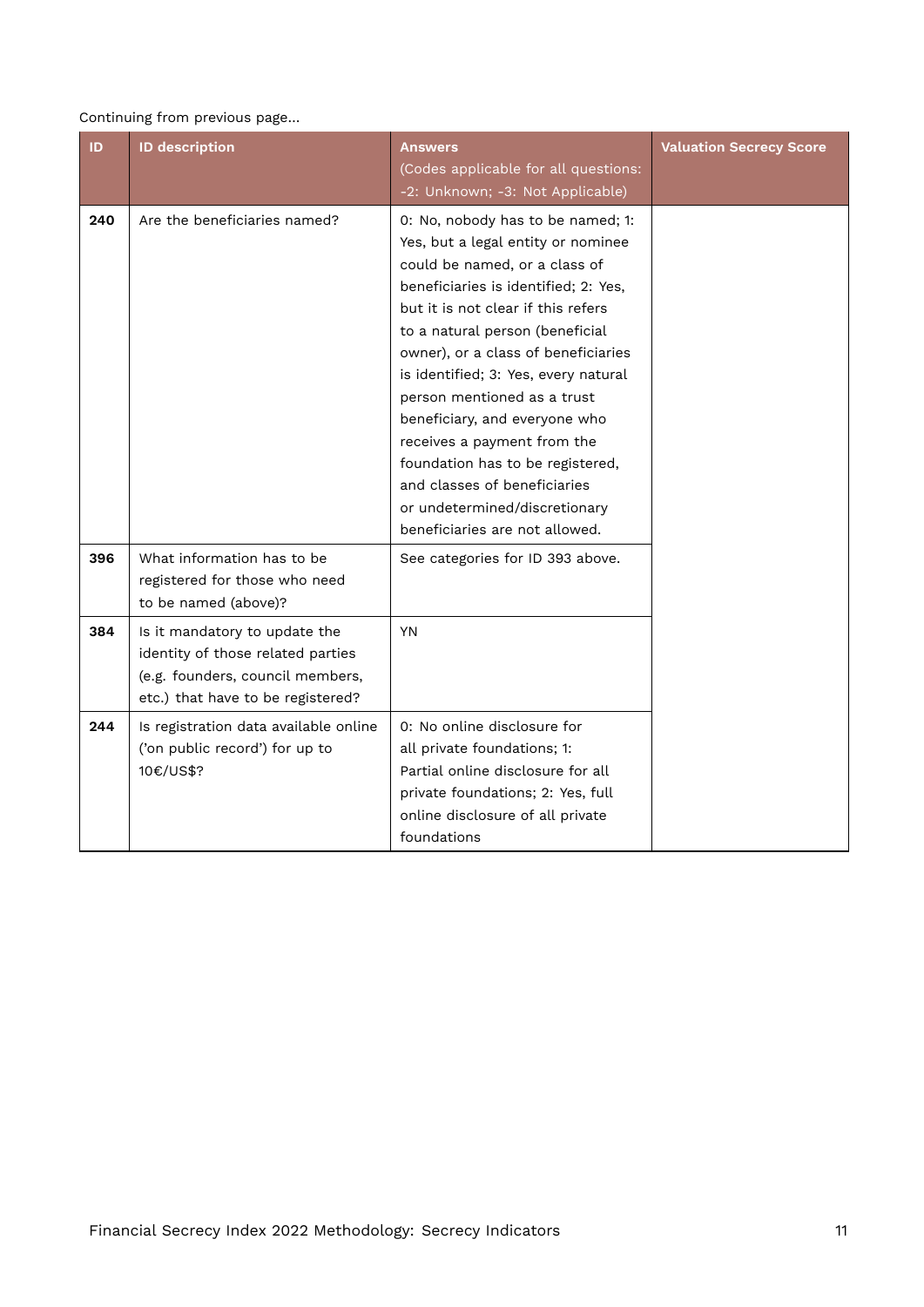# **Results Overview**

| PL.       | AT        | CO HU     |           |             |           | MA PE SV ZA  | <b>BN</b> | DM        | <b>GU</b> | <b>KR</b>      | <b>MX</b> | SM.            | <b>VG</b> | CH.       | IM        | <b>LR</b> | PA             | VU        |           |
|-----------|-----------|-----------|-----------|-------------|-----------|--------------|-----------|-----------|-----------|----------------|-----------|----------------|-----------|-----------|-----------|-----------|----------------|-----------|-----------|
| HR.       | AR.       | CL.       | <b>FR</b> |             |           | LV OM SK XK  | <b>BM</b> |           | $DK$ $GT$ | KE MS          |           | SG.            | VC.       | BZ        | GM        | <b>LI</b> | <b>NO</b>      | <b>US</b> |           |
| GR.       |           | AO BW     | EG        |             |           | LK NA SA VN  | BE        | CZ GH JO  |           |                |           | MC PK          | TZ.       | BS.       | GI.       | KZ.       | <b>NL</b>      | <b>SE</b> |           |
| FL.       | AL.       | <b>BR</b> | EC.       | <b>KW</b>   | <b>MV</b> | RW VE        | <b>BD</b> | CY        | GD.       | <b>TIM</b>     | LU.       | PH.            | <b>TW</b> | AI        | <b>GG</b> | KY        | <b>MY</b>      | SC.       |           |
| ES.       | <b>TN</b> | BH.       | DZ.       | $ $ $ $ $ $ |           | MO RO UY     | <b>BB</b> | <b>CN</b> | <b>GB</b> | IN             | <b>LT</b> | NZ             | $\top$    | AG        | DE.       | KN        | <b>MU</b>      | <b>RU</b> |           |
| CM.       | SI.       | BG.       | <b>DO</b> | IE.         | <b>MH</b> | <b>PY UA</b> | AU        |           | $CA$ $FI$ | $\blacksquare$ | LC        | N <sub>R</sub> | <b>TR</b> | AE.       | <b>CW</b> | IE.       | M <sub>T</sub> | RS.       |           |
| <b>AD</b> | PT.       | AW CR     |           | ID          | <b>ME</b> | $PR$ TH      |           | AS BO EE  |           | HK LB          |           | NG             | TC        | <b>VI</b> | CK        | <b>IS</b> | <b>MK</b>      | <b>OA</b> | <b>WS</b> |

#### **Figure 1. Trusts and Foundations Register: Secrecy Score Overview**

| Moderately Secretive < |                    |                    | $\blacktriangleright$ Extremely Secretive |
|------------------------|--------------------|--------------------|-------------------------------------------|
| 0 to $<$ 25            | 25 to $<$ 50       | 50 to $<$ 75       | 75 to 100.                                |
| 7% (10 countries)      | 33% (46 countries) | 35% (50 countries) | 25% (35 countries)                        |



| ES.       | TN.       | CO        | ID        | <b>MV</b> | SE.       | AT        | DE.       | <b>MH</b> | <b>SA</b> | <b>AS</b> | <b>BO</b> | F         | GT        | IE              | LC.             | <b>MT</b> | NZ.       | $\mathbf{T}$ | VU        |                      |
|-----------|-----------|-----------|-----------|-----------|-----------|-----------|-----------|-----------|-----------|-----------|-----------|-----------|-----------|-----------------|-----------------|-----------|-----------|--------------|-----------|----------------------|
| EE.       | <b>SI</b> | <b>BR</b> | <b>HU</b> | <b>MO</b> | SC.       | XK.       | <b>CW</b> | <b>MA</b> | <b>RO</b> | AI        | <b>BN</b> | <b>DM</b> | <b>GM</b> | IT.             | LB.             | <b>MS</b> | <b>NR</b> | TC.          | <b>VI</b> |                      |
| <b>DK</b> | PT.       | <b>AW</b> | FR.       | MK.       | <b>RW</b> | <b>VN</b> | CL.       | LK.       | QA        | AG        | <b>BM</b> | <b>CY</b> | GI        | $\overline{1}N$ | KZ              | <b>MC</b> | <b>NL</b> | <b>SM</b>    | <b>VG</b> |                      |
| CZ.       | PL.       | <b>AR</b> | EC.       | <b>ME</b> | <b>RU</b> | UY.       | CK        | <b>KN</b> | <b>PY</b> | <b>AE</b> | <b>BE</b> | <b>CN</b> | <b>GH</b> | <b>IM</b>       | <b>KY</b>       | <b>LU</b> | NG        | SG           | VC        |                      |
| <b>CM</b> | HR.       | AO        | DZ.       | <b>LV</b> | <b>RS</b> | <b>UA</b> | <b>BZ</b> | P         | <b>PR</b> | ZA        | BD.       | <b>CH</b> | GG        | TL.             | <b>KR</b>       | <b>IT</b> | <b>MY</b> | PK.          | <b>US</b> |                      |
| <b>BG</b> | GR.       | <b>AL</b> | <b>DO</b> | <b>KW</b> | <b>OM</b> | TH.       | <b>BW</b> | <b>TE</b> | <b>PE</b> | <b>VE</b> | <b>BB</b> | CA        | <b>GD</b> | <b>HK</b>       | <b>KE</b>       | <b>LR</b> | <b>MX</b> | <b>PH</b>    | TZ.       |                      |
| <b>AD</b> | FI.       | <b>TR</b> | <b>CR</b> | IS.       | <b>NO</b> | <b>SK</b> | <b>BH</b> | EG        | <b>NA</b> | <b>SV</b> | <b>AU</b> | <b>BS</b> | GB.       | GU              | $\overline{10}$ | <b>LI</b> | <b>MU</b> | <b>PA</b>    | <b>TW</b> | <b>W<sub>S</sub></b> |

11% (15 countries) Active promotion and full disclosure of both; or no active promotion but<br>disclosure of one type and registration of the other; or no active promotion and no domestic law<br>trusts but registration of fore  $\mathcal{L}_{\text{max}}$ 

23% (33 countries) No active promotion and either: registration (but no disclosure) of both types,<br>or disclosure of one but only registration of the other, or no registration of foreign law trusts<br>but domestic law trusts

- 18% (25 countries) No active promotion, and registration of only one type of trusts
- 48% (68 countries) No active promotion but no registration of either type of trust, or active promotion but not full disclosure of both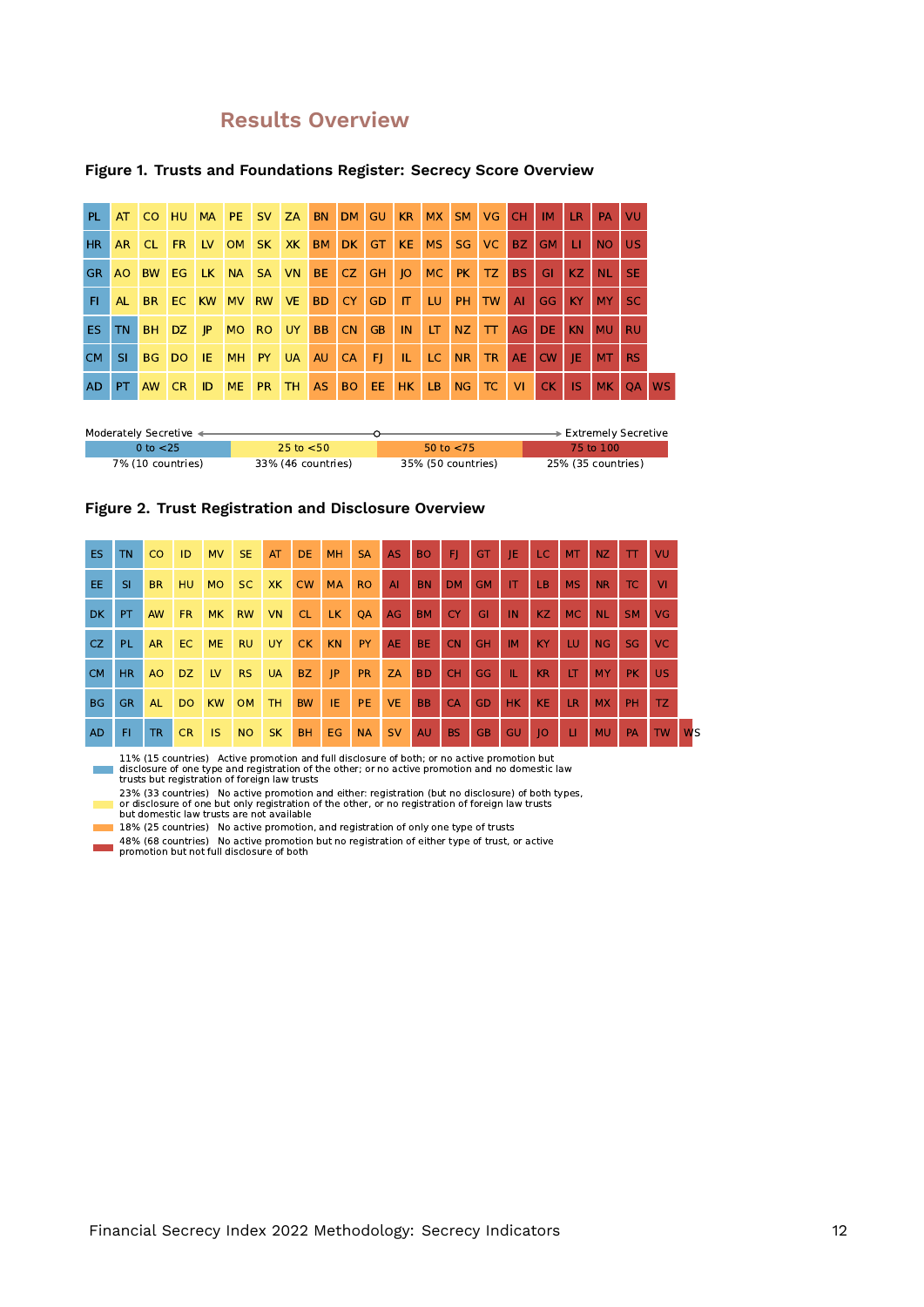| <b>AU</b>      | <b>BN</b>      | <b>CN</b> | EC.       | <b>GD</b> | <b>HU</b>      | JP.                     | LT.       | <b>MO</b> | NZ        | PT.       | <b>SK</b> | <b>TW</b> | <b>VI</b> | <b>MT</b>    | <b>CK</b>       | GI        | <b>LR</b> | <b>OA</b> | <b>VU</b> |                      |
|----------------|----------------|-----------|-----------|-----------|----------------|-------------------------|-----------|-----------|-----------|-----------|-----------|-----------|-----------|--------------|-----------------|-----------|-----------|-----------|-----------|----------------------|
| AT             | <b>BM</b>      | <b>CM</b> | DZ.       | <b>GB</b> | H <sub>R</sub> | O                       | LK.       | MH        | <b>NR</b> | <b>PR</b> | <b>SI</b> | $\top$    | <b>VG</b> | $\mathbf{H}$ | <b>CH</b>       | GG        | KZ.       | <b>PA</b> | <b>US</b> |                      |
| AS             | <b>BH</b>      | <b>CL</b> | <b>DO</b> | FR.       | <b>HK</b>      | $\mathsf{I} \mathsf{T}$ | LC        | <b>ME</b> | <b>NG</b> | <b>PL</b> | <b>SG</b> | <b>TN</b> | <b>VE</b> | IE.          | BZ.             | EE.       | <b>KY</b> | <b>NO</b> | <b>TR</b> |                      |
| <b>AR</b>      | BE.            | CA        | <b>DM</b> | FI.       | GU             | IN                      | LB        | <b>MC</b> | <b>NA</b> | <b>PK</b> | <b>SA</b> | <b>TH</b> | VC.       | <b>BG</b>    | <b>BS</b>       | <b>DK</b> | <b>KN</b> | <b>NL</b> | <b>SE</b> |                      |
| A <sub>O</sub> | <b>BD</b>      | <b>BW</b> | <b>CY</b> | FI.       | GT             | IL.                     | <b>KW</b> | <b>MA</b> | <b>MX</b> | <b>PH</b> | <b>RW</b> | TC.       | <b>UY</b> | ZA           | AI              | <b>DE</b> | <b>IS</b> | <b>MY</b> | SC.       |                      |
| AL.            | B <sub>B</sub> | <b>BR</b> | <b>CR</b> | ES.       | <b>GR</b>      | IE.                     | <b>KR</b> | LV        | <b>MV</b> | PE.       | <b>RO</b> | <b>SV</b> | <b>UA</b> | <b>XK</b>    | AG              | CZ.       | <b>IM</b> | <b>MU</b> | <b>RU</b> |                      |
| <b>AD</b>      | <b>AW</b>      | <b>BO</b> | <b>CO</b> | EG.       | <b>GH</b>      | ID                      | <b>KE</b> | LU        | <b>MS</b> | <b>OM</b> | PY        | <b>SM</b> | TZ.       | <b>VN</b>    | AE <sup>1</sup> | <b>CW</b> | <b>GM</b> | <b>MK</b> | RS.       | <b>W<sub>S</sub></b> |

#### **Figure 3. Foundations Registration and Disclosure**

72% (101 countries) Complete Disclosure / No Foundations Law

3% (4 countries) Limited Online Disclosure

26% (36 countries) No Online Disclosure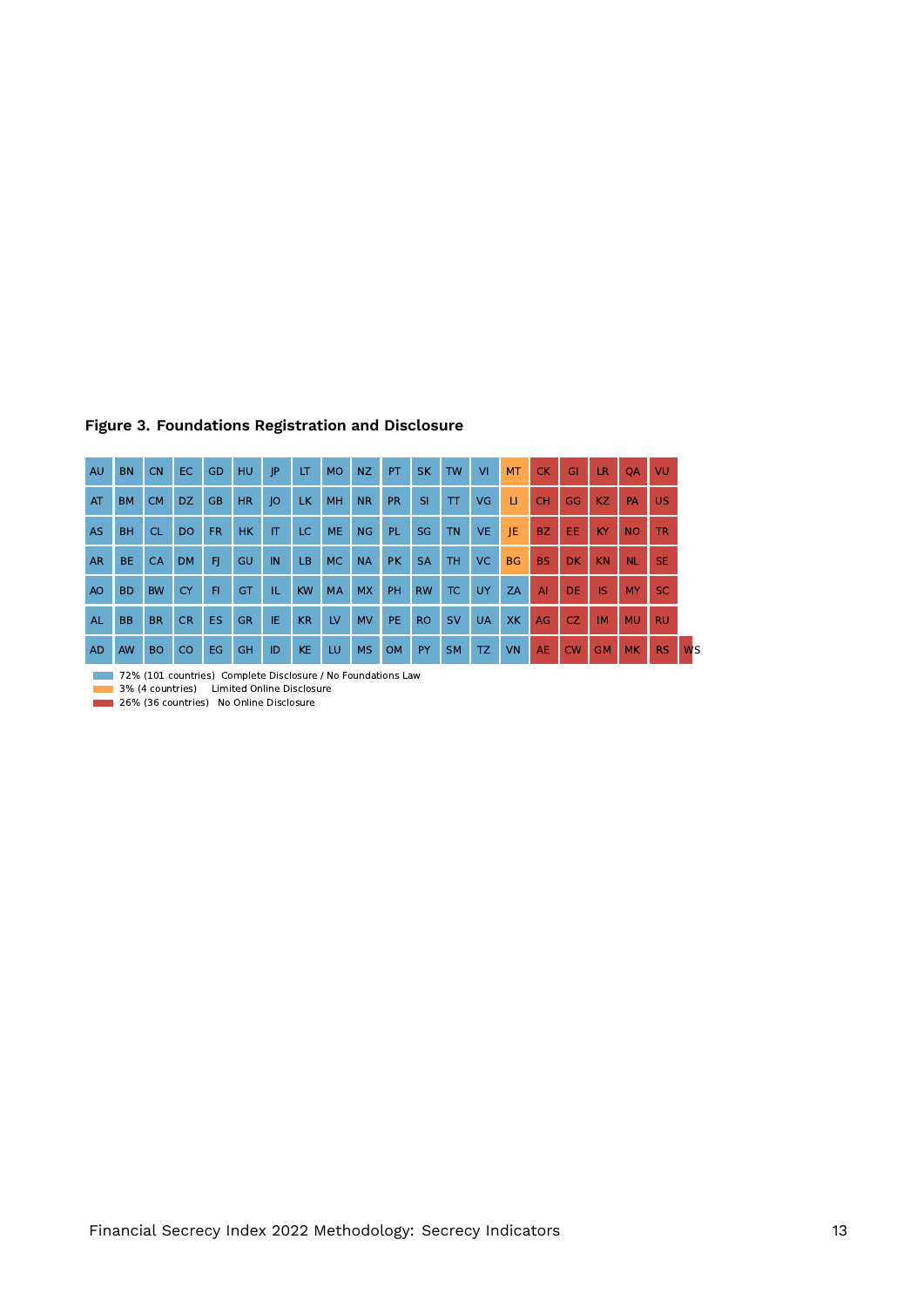| Secrecy score          |     | <b>ISO2: Country Name</b>   | <b>Secrecy score</b> |     | <b>ISO2: Country Name</b>      |
|------------------------|-----|-----------------------------|----------------------|-----|--------------------------------|
| 0                      |     | AD: Andorra                 | 25                   | KW: | Kuwait                         |
| 100                    | AE: | <b>United Arab Emirates</b> | 100                  | KY: | Cayman Islands                 |
| 100                    |     | AG: Antigua and Barbuda     | 100                  | KZ: | Kazakhstan                     |
| 100                    | Al: | Anguilla                    | 50                   | LB: | Lebanon                        |
| 25                     | AL: | Albania                     | 50                   | LC: | St. Lucia                      |
| 25                     | AO: | Angola                      | 75                   | LI: | Liechtenstein                  |
| 25                     |     | AR: Argentina               | 38                   | LK: | Sri Lanka                      |
| 50                     | AS: | American Samoa              | 100                  | LR: | Liberia                        |
| 38                     | AT: | Austria                     | 50                   | LT: | Lithuania                      |
| 50                     | AU: | Australia                   | 50                   | LU: | Luxembourg                     |
| 25                     |     | AW: Aruba                   | 25                   | LV: | Latvia                         |
| 50                     | BB: | <b>Barbados</b>             | 38                   |     | MA: Morocco                    |
| 50                     | BD: | Bangladesh                  | 50                   | MC: | Monaco                         |
| 50                     | BE: | Belgium                     | 25                   | ME: | Montenegro                     |
| 25                     | BG: | <b>Bulgaria</b>             | 38                   |     |                                |
| 38                     | BH: | Bahrain                     |                      | MH. | Marshall Islands               |
| 50                     | BM: | Bermuda                     | 75                   | MK: | North Macedonia                |
|                        | BN: |                             | 25                   |     | MO: Macao                      |
| 50                     |     | Brunei                      | 50                   | MS: | Montserrat                     |
| 50                     | BO. | Bolivia                     | 75                   | MT: | Malta                          |
| 25                     | BR: | Brazil                      | 100                  | MU: | Mauritius                      |
| 100                    | BS: | Bahamas                     | 25                   | MV: | Maldives                       |
| 38                     | BW. | Botswana                    | 50                   | MX: | Mexico                         |
| 88                     | BZ: | <b>Belize</b>               | 100                  | MY: | Malaysia                       |
| 50                     | CA: | Canada                      | 38                   | NA: | Namibia                        |
| 100                    | CH: | Switzerland                 | 50                   |     | NG: Nigeria                    |
| 88                     | CK: | Cook Islands                | 100                  | NL: | Netherlands                    |
| 38                     | CL: | Chile                       |                      |     |                                |
| 0                      |     | CM: Cameroon                | 75                   |     | NO: Norway                     |
| 50                     |     | CN: China                   | 50                   | NR: | Nauru                          |
| 25                     | CO: | Colombia                    | 50                   | NZ: | New Zealand                    |
| 25                     | CR: | Costa Rica                  | 25                   |     | OM: Oman                       |
|                        |     |                             | 100                  | PA: | Panama                         |
| 88                     |     | CW: Curacao                 | 38                   | PE: | Peru                           |
| 50                     | CY: | Cyprus                      | 50                   | PH: | Philippines                    |
| 50                     | CZ: | Czechia                     | 50                   | PK: | Pakistan                       |
| 88                     | DE: | Germany                     | 0                    | PL: | Poland                         |
| 50                     | DK: | Denmark                     | 38                   | PR: | Puerto Rico                    |
| 50                     |     | DM: Dominica                | 0                    | PT: | Portugal                       |
| 25                     | DO: | Dominican Republic          |                      |     |                                |
| 25                     | DZ: | Algeria                     | 38                   | PY: | Paraguay                       |
| 25                     | EC: | Ecuador                     | 88                   | QA: | Qatar                          |
| 50                     | EE: | Estonia                     | 38                   | RO: | Romania                        |
| 38                     | EG: | Egypt                       | 75                   | RS: | Serbia                         |
| 0                      | ES: | Spain                       | 75                   | RU: | Russia                         |
| 0                      | FI: | Finland                     | 25                   |     | RW: Rwanda                     |
| 50                     | FJ: | Fiji                        | 38                   | SA: | Saudi Arabia                   |
|                        | FR: |                             | 75                   | SC: | Seychelles                     |
| 25                     |     | France                      | 75                   | SE: | Sweden                         |
| 50                     | GB: | United Kingdom              | 50                   |     | SG: Singapore                  |
| 50                     |     | GD: Grenada                 | 0                    | SI: | Slovenia                       |
| 100                    |     | GG: Guernsey                | 25                   | SK: | Slovakia                       |
| 50                     | GH. | Ghana                       | 50                   | SM: | San Marino                     |
| 100                    | GI: | Gibraltar                   |                      |     |                                |
| 100                    |     | GM: Gambia                  | 38                   | SV: | El Salvador                    |
| 0                      |     | GR: Greece                  | 50                   | TC: | Turks and Caicos Islands       |
| 50                     | GT: | Guatemala                   | 25                   | TH: | Thailand                       |
| 50                     |     | GU: Guam                    | 0                    | TN: | Tunisia                        |
| 50                     | HK: | Hong Kong                   | 50                   | TR: | Turkey                         |
| 0                      | HR: | Croatia                     | 50                   | TT: | Trinidad and Tobago            |
| 25                     | HU: | Hungary                     | 50                   |     | TW: Taiwan                     |
| 25                     | ID: | Indonesia                   | 50                   | TZ: | Tanzania                       |
| 38                     | IE: |                             | 25                   |     | UA: Ukraine                    |
|                        |     | Ireland                     | 100                  | US: | <b>United States</b>           |
| 50                     | IL: | Israel                      | 25                   | UY: | Uruguay                        |
| 100                    | IM: | Isle of Man                 | 50                   | VC: | St. Vincent and the Grenadines |
| 50                     | IN: | India                       |                      |     |                                |
| 75                     | IS: | Iceland                     | 38                   | VE: | Venezuela                      |
| 50                     | IT: | Italy                       | 50                   | VG: | British Virgin Islands         |
| 75                     | JE: | lersey                      | 50                   | VI: | US Virgin Islands              |
| 50                     | JO: | Jordan                      | 25                   | VN: | Vietnam                        |
| 38                     | JP: | Japan                       | 100                  |     | VU: Vanuatu                    |
| 50                     | KE: | Kenya                       | 100                  |     | WS: Samoa                      |
| 88                     | KN: | St. Kitts and Nevis         | 25                   | XK: | Kosovo                         |
| 50                     | KR: | South Korea                 | 38                   | ZA: | South Africa                   |
|                        |     |                             |                      |     |                                |
|                        |     |                             | <b>Secrecy Score</b> |     |                                |
|                        |     |                             |                      |     |                                |
| Moderately Secretive < |     |                             |                      |     | > Extremely Secretive          |

#### **Figure 4. Trusts and Foundations Register: Secrecy Scores**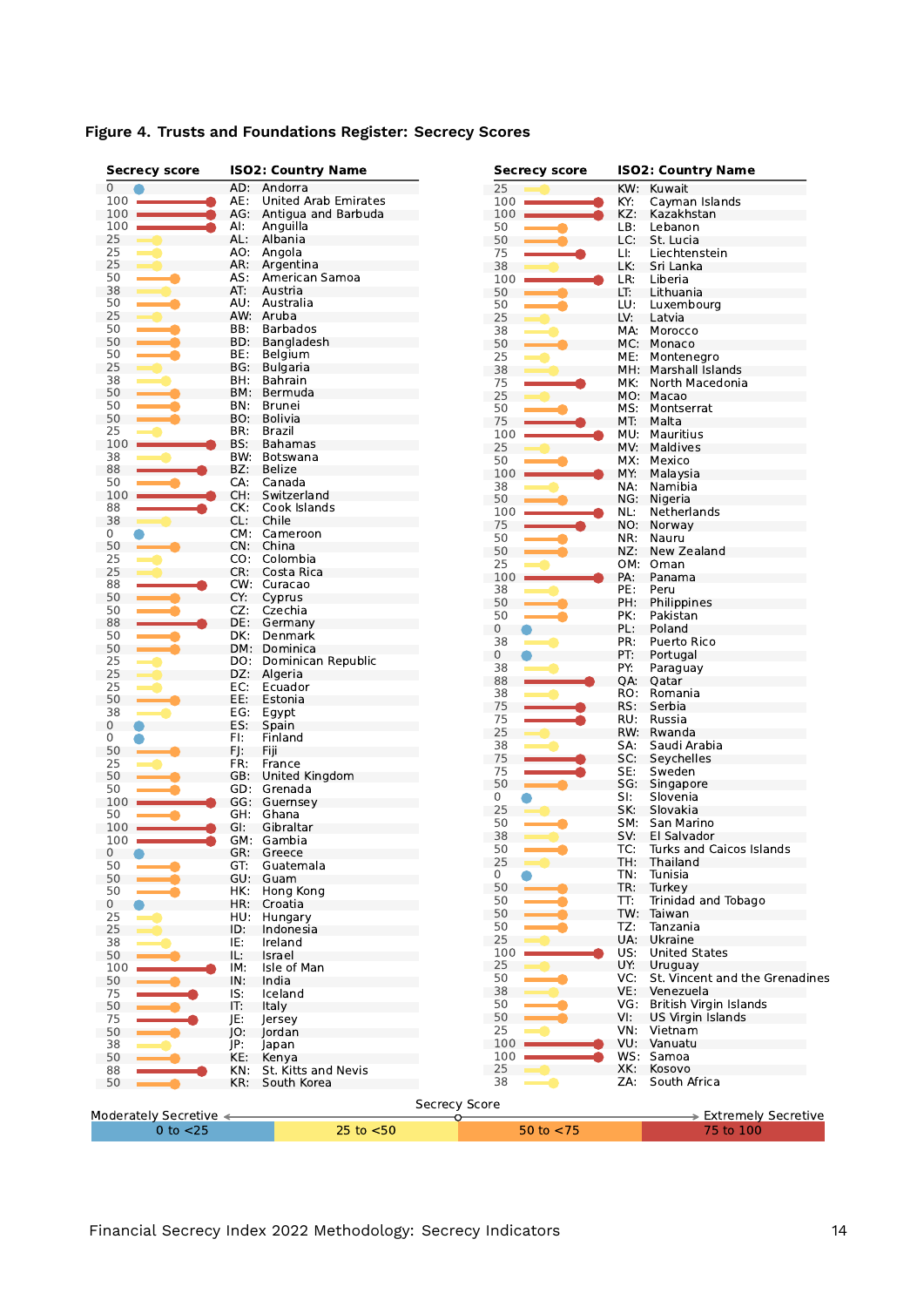<span id="page-14-12"></span>

- <span id="page-14-0"></span>[1.](#page-0-0) We consider this a reasonable criterion given a) the prevalence of the internet in 2022, b) as international financial flows are now completely relying on the use of modern technology, it would be an omission not to use that technology to make information available worldwide especially as c) the people affected by these cross border financial flows are likely to be in many jurisdictions, and hence need information to be on the internet to get hold of it.
- <span id="page-14-8"></span><span id="page-14-1"></span>[2.](#page-1-0) *Directive (EU) 2018/843 of the European Parliament and of the Council of 30 May 2018 Amending Directive (EU) 2015/849 on the Prevention of the Use of the Financial System for the Purposes of Money Laundering or Terrorist Financing, and Amending Directives 2009/138/EC and 2013/36/EU (Text with EEA Relevance)*. May 2018. URL: <http://data.europa.eu/eli/dir/2018/843/oj/eng> (visited on 05/04/2022).
- <span id="page-14-2"></span>[3.](#page-1-1) Andres Knobel. *The EU's Latest Agreement on Amending the Anti-Money Laundering Directive: At the Vanguard of Trust Transparency, but Still Further to Go*. Apr. 2018. URL: [https://taxjustice.net/2018/04/](https://taxjustice.net/2018/04/09/the-eus-latest-agreement-on-amending-the-anti-money-laundering-directive-still-further-to-go/) [09/the-eus-latest-agreement-on-amending-the-anti-money-laundering-directive-still-further-to](https://taxjustice.net/2018/04/09/the-eus-latest-agreement-on-amending-the-anti-money-laundering-directive-still-further-to-go/)[go/](https://taxjustice.net/2018/04/09/the-eus-latest-agreement-on-amending-the-anti-money-laundering-directive-still-further-to-go/) (visited on 02/05/2022).
- <span id="page-14-3"></span>[4.](#page-1-2) *[Directive \(EU\) 2018/843 of the European Parliament and of the Council of 30 May 2018 Amending](#page-14-8) [Directive \(EU\) 2015/849 on the Prevention of the Use of the Financial System for the Purposes of Money](#page-14-8) [Laundering or Terrorist Financing, and Amending Directives 2009/138/EC and 2013/36/EU \(Text with EEA](#page-14-8) [Relevance\)](#page-14-8)*, Article 1(16).
- <span id="page-14-9"></span><span id="page-14-4"></span>[5.](#page-4-0) The FATF defines beneficial owners as the "natural person(s) who ultimately owns or controls a customer and/or the natural person on whose behalf a transaction is being conducted. It also includes those persons who exercise ultimate effective control over a legal person or arrangement".<sup>[20](#page-15-11)</sup>
- <span id="page-14-5"></span>[6.](#page-4-1) According to the Commentaries to the CRS, "[w]ith a view to establishing the source of funds in the account(s) held by the trust, where the settlor(s) of a trust is an Entity, Reporting Financial Institutions must also identify the Controlling Person(s) of the settlor(s) and report them as Controlling Person(s) of the trust." The subsequent paragraph specifies that for foundations similar provisions apply. See OECD. *Standard for Automatic Exchange of Financial Account Information in Tax Matters. Including Commentaries.* OECD Publishing, July 2014. URL: [https://read.oecd-ilibrary.org/taxation/standard-for](https://read.oecd-ilibrary.org/taxation/standard-for-automatic-exchange-of-financial-account-information-for-tax-matters_9789264216525-en)[automatic-exchange-of-financial-account-information-for-tax-matters\\_9789264216525-en](https://read.oecd-ilibrary.org/taxation/standard-for-automatic-exchange-of-financial-account-information-for-tax-matters_9789264216525-en) (visited on 02/05/2022), p. 199, paragraphs 134 and 136. For more information, see $^{21}$  $^{21}$  $^{21}$
- <span id="page-14-10"></span><span id="page-14-6"></span>[7.](#page-5-0) *Convention of 1 July 1985 on the Law Applicable to Trusts and on Their Recognition*. 1985. URL: [https:](https://www.hcch.net/en/instruments/conventions/full-text/?cid=59) [//www.hcch.net/en/instruments/conventions/full-text/?cid=59](https://www.hcch.net/en/instruments/conventions/full-text/?cid=59) (visited on 01/04/2022).
- <span id="page-14-11"></span><span id="page-14-7"></span>[8.](#page-5-1) The Global Forum peer reviews refer to the peer review reports and supplementary reports published by the Global Forum on Transparency and Exchange of Information for Tax Purposes. They can be viewed at:<sup>[22](#page-16-0)</sup>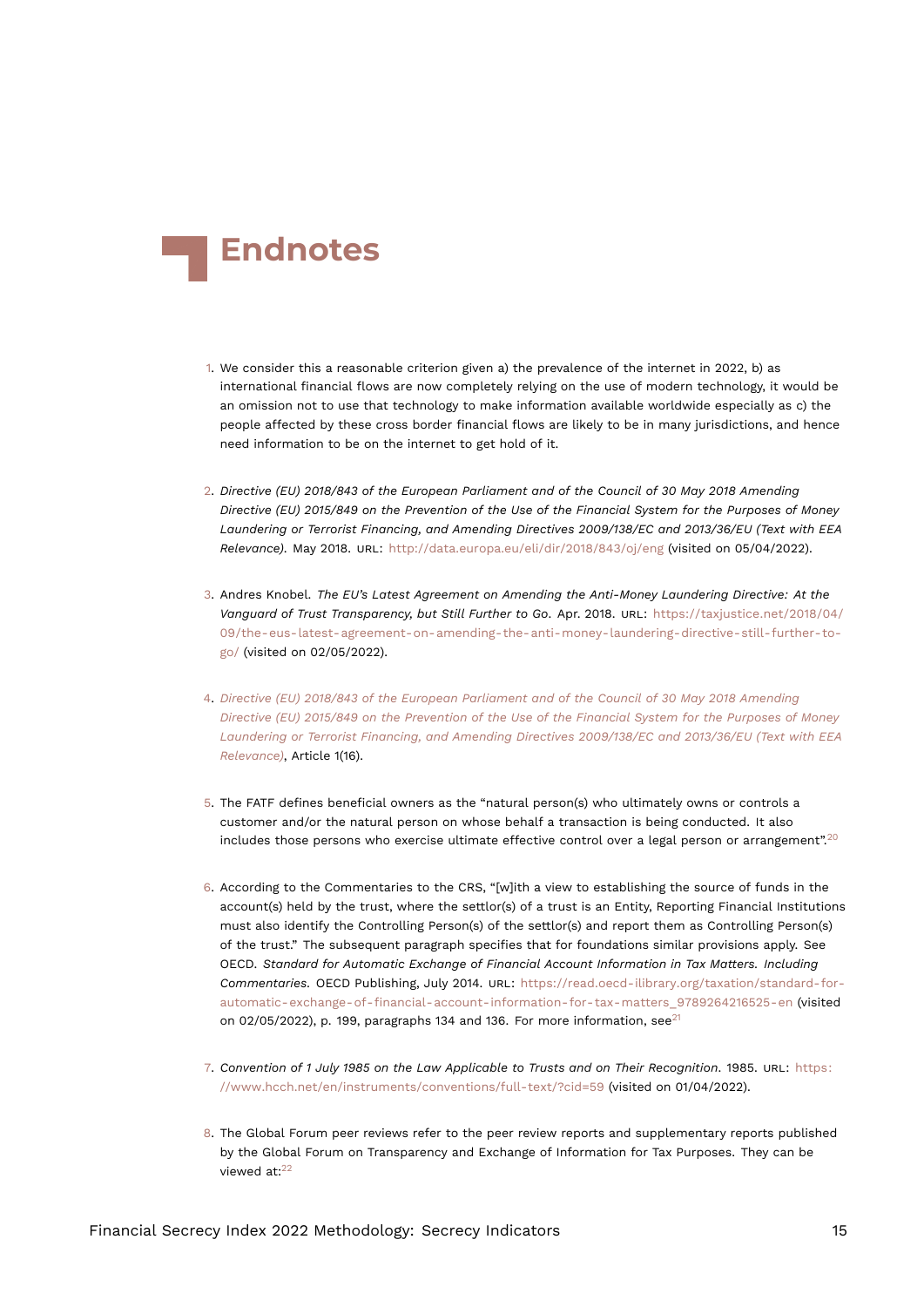- <span id="page-15-17"></span><span id="page-15-0"></span>[9.](#page-5-2) Tax Justice Network. *TJN Survey*. 2021. URL: [http://fsi.taxjustice.net/fsi2022/TJN- Survey- 2021.pdf](http://fsi.taxjustice.net/fsi2022/TJN-Survey-2021.pdf) (visited on 11/05/2022).
- <span id="page-15-1"></span>[10.](#page-5-3) By 'elsewhere' we mean 'An unknown place in which it is assumed, but not proven, that a transaction undertaken by an entity registered in a secrecy jurisdiction is regulated'.
- <span id="page-15-16"></span><span id="page-15-15"></span><span id="page-15-2"></span>[11.](#page-5-4) See.<sup>[23](#page-16-1)</sup> On the Trust industry of the state of Wyoming, see.<sup>[24](#page-16-2)</sup>
- <span id="page-15-3"></span>[12.](#page-6-0) OCCRP and Süddeutsche Zeitung. 'Historic Leak of Swiss Banking Records Reveals Unsavory Clients' (Feb. 2022). URL: [https://www.occrp.org/en/suisse-secrets/historic-leak-of-swiss-banking-records](https://www.occrp.org/en/suisse-secrets/historic-leak-of-swiss-banking-records-reveals-unsavory-clients)[reveals-unsavory-clients](https://www.occrp.org/en/suisse-secrets/historic-leak-of-swiss-banking-records-reveals-unsavory-clients) (visited on 08/05/2022).
- <span id="page-15-14"></span><span id="page-15-13"></span><span id="page-15-4"></span>[13.](#page-6-1) Andres Knobel. *Pandora Papers and (South Dakota) Trusts: Why Do Criminals and the Rich like Them so Much?* Oct. 2021. URL: [https://taxjustice.net/2021/10/08/pandora-papers-and-south-dakota-trusts](https://taxjustice.net/2021/10/08/pandora-papers-and-south-dakota-trusts-why-do-criminals-and-the-rich-like-them-so-much/)[why-do-criminals-and-the-rich-like-them-so-much/](https://taxjustice.net/2021/10/08/pandora-papers-and-south-dakota-trusts-why-do-criminals-and-the-rich-like-them-so-much/) (visited on 05/04/2022); Andres Knobel. *Trusts: Weapons of Mass Injustice?* Tax Justice Network, 2017. URL: [www.taxjustice.net/wp-content/uploads/](www.taxjustice.net/wp-content/uploads/2017/02/Trusts-Weapons-of-Mass-Injustice-Final-12-FEB-2017.pdf) [2017/02/Trusts-Weapons-of-Mass-Injustice-Final-12-FEB-2017.pdf](www.taxjustice.net/wp-content/uploads/2017/02/Trusts-Weapons-of-Mass-Injustice-Final-12-FEB-2017.pdf) (visited on 02/05/2022).
- <span id="page-15-5"></span>[14.](#page-6-2) Knobel, *[Pandora Papers and \(South Dakota\) Trusts](#page-15-13)*; Knobel, *[Trusts: Weapons of Mass Injustice?](#page-15-14)*
- <span id="page-15-6"></span>[15.](#page-6-3) European Commission. *Anti-Money Laundering and Countering the Financing of Terrorism Legislative Package*. Text. URL: [https : / / ec . europa . eu / info / publications / 210720 - anti - money - laundering](https://ec.europa.eu/info/publications/210720-anti-money-laundering-countering-financing-terrorism_en)  [countering-financing-terrorism\\_en](https://ec.europa.eu/info/publications/210720-anti-money-laundering-countering-financing-terrorism_en) (visited on 12/04/2022).
- <span id="page-15-7"></span>[16.](#page-6-4) Andres Knobel. *How to Improve the EU's Anti-Money Laundering (AML) Package on Beneficial Ownership Registration*. Mar. 2022. URL: [https://taxjustice.net/2022/03/21/how-to-improve-the-eus](https://taxjustice.net/2022/03/21/how-to-improve-the-eus-anti-money-laundering-aml-package-on-beneficial-ownership-registration/)[anti-money-laundering-aml-package-on-beneficial-ownership-registration/](https://taxjustice.net/2022/03/21/how-to-improve-the-eus-anti-money-laundering-aml-package-on-beneficial-ownership-registration/) (visited on 20/04/2022).
- <span id="page-15-8"></span>[17.](#page-6-5) Tax Justice Network. *Secrecy Indicator 6: Transparency of Company Ownership*. Tax Justice Network, 2022. URL: <https://fsi.taxjustice.net/fsi2022/KFSI-6.pdf>.
- <span id="page-15-9"></span>[18.](#page-7-0) Knobel, *[Trusts: Weapons of Mass Injustice?](#page-15-14)*; Andres Knobel and Markus Meinzer. *Drilling down to the Real Owners – Part 1. More than 25% of Ownership" & "Unidentified" Beneficial Ownership: Amendments Needed in FATF's Recommendations and in EU's AML Directive*. Tax Justice Network, May 2016. URL: [http://www.taxjustice.net/wp-content/uploads/2013/04/TJN2016\\_BO-EUAMLD-FATF-Part1.pdf](http://www.taxjustice.net/wp-content/uploads/2013/04/TJN2016_BO-EUAMLD-FATF-Part1.pdf) (visited on 02/05/2022); Tax Justice Network. *In Trusts We Trust*. 2009. URL: [http://taxjustice.blogspot.com/](http://taxjustice.blogspot.com/2009/07/in-trusts-we-trust.html) [2009/07/in-trusts-we-trust.html](http://taxjustice.blogspot.com/2009/07/in-trusts-we-trust.html) (visited on 02/05/2022).
- <span id="page-15-10"></span>[19.](#page-7-1) Tax Justice Network. *The UK-Swiss Tax Agreement: Doomed to Fail. Why the Deal Will Raise Little, and May Be Revenue-Negative for the UK*. Oct. 2011. URL: [www.taxjustice.net/cms/upload/pdf/TJN\\_1110\\_](www.taxjustice.net/cms/upload/pdf/TJN_1110_UK-Swiss_master.pdf) [UK-Swiss\\_master.pdf](www.taxjustice.net/cms/upload/pdf/TJN_1110_UK-Swiss_master.pdf) (visited on 06/05/2022).
- <span id="page-15-11"></span>[20.](#page-14-9) Financial Action Task Force. *International Standards on Combating Money Laundering and the Financing of Terrorism & Proliferation. The FATF Recommendations (2012 - Updated 2022)*. Paris, Mar. 2022. URL: https : / / www . fatf [gafi.org/media/fatf/documents/recommendations/pdfs/FATF%20Recommendations%202012.pdf](https://www.fatf-gafi.org/media/fatf/documents/recommendations/pdfs/FATF%20Recommendations%202012.pdf) (visited on 15/04/2022), page 118.
- <span id="page-15-12"></span>[21.](#page-14-10) Tax Justice Network. *Secrecy Indicator 18: Automatic Information Exchange*. Tax Justice Network, 2022. URL: <https://fsi.taxjustice.net/fsi2022/KFSI-18.pdf>.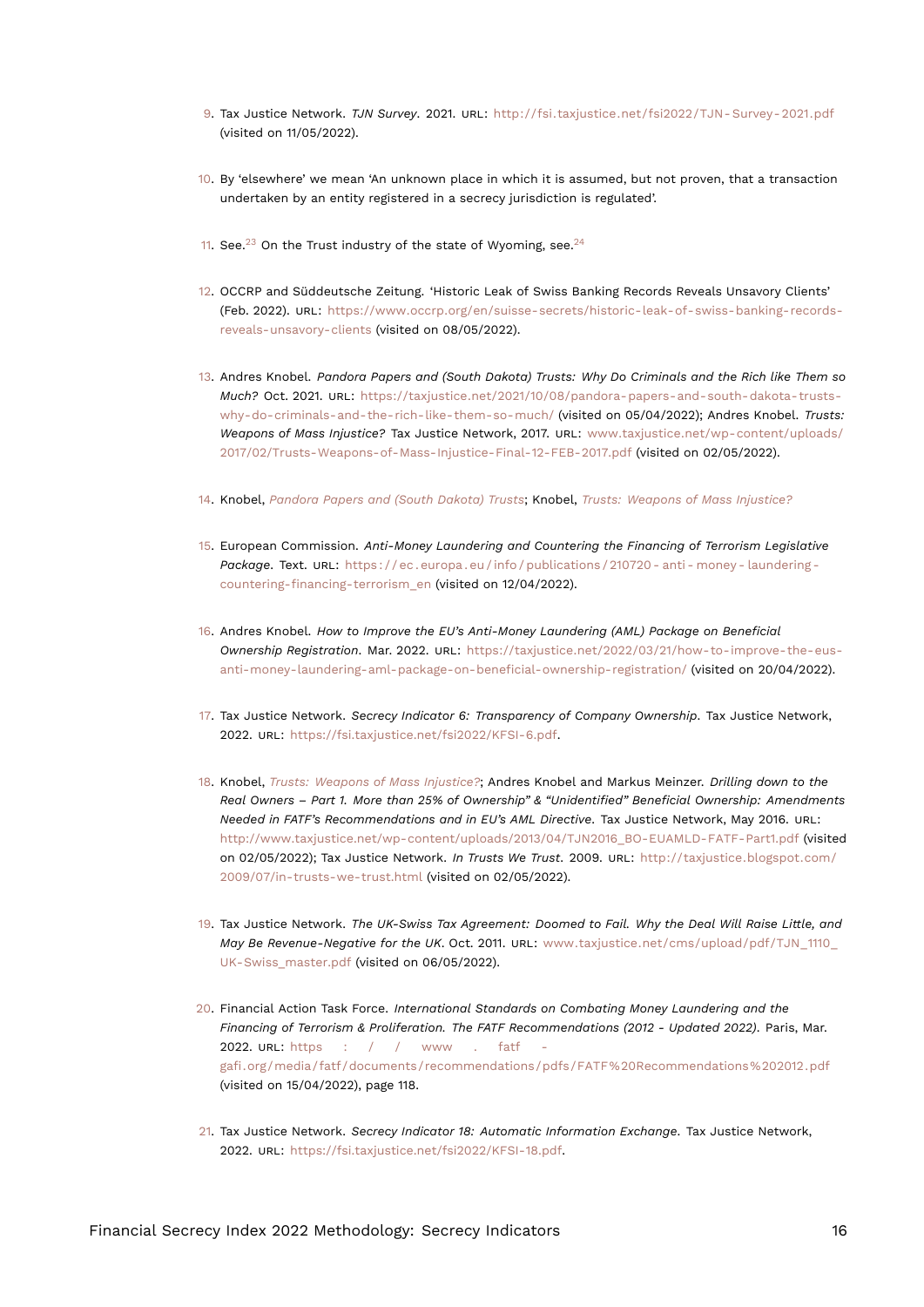- <span id="page-16-3"></span><span id="page-16-0"></span>[22.](#page-14-11) OECD. *Global Forum on Transparency and Exchange of Information for Tax Purposes: Peer Reviews*. Text. URL: [https://www.oecd-ilibrary.org/taxation/global-forum-on-transparency-and-exchange-of](https://www.oecd-ilibrary.org/taxation/global-forum-on-transparency-and-exchange-of-information-for-tax-purposes-peer-reviews_2219469x)[information-for-tax-purposes-peer-reviews\\_2219469x](https://www.oecd-ilibrary.org/taxation/global-forum-on-transparency-and-exchange-of-information-for-tax-purposes-peer-reviews_2219469x) (visited on 05/04/2022).
- <span id="page-16-1"></span>[23.](#page-15-15) ICIJ. *Suspect Foreign Money Flows into Booming American Tax Havens on Promise of Eternal Secrecy*. Oct. 2021. URL: [https://www.icij.org/investigations/pandora-papers/us-trusts-offshore-south-dakota](https://www.icij.org/investigations/pandora-papers/us-trusts-offshore-south-dakota-tax-havens/)[tax-havens/](https://www.icij.org/investigations/pandora-papers/us-trusts-offshore-south-dakota-tax-havens/) (visited on 12/04/2022).
- <span id="page-16-2"></span>[24.](#page-15-16) ICIJ. *The 'Cowboy Cocktail': How Wyoming Became One of the World's Top Tax Havens - ICIJ*. Dec. 2021. URL: [https://www.icij.org/investigations/pandora- papers/the- cowboy- cocktail- how- wyoming](https://www.icij.org/investigations/pandora-papers/the-cowboy-cocktail-how-wyoming-became-one-of-the-worlds-top-tax-havens/)[became-one-of-the-worlds-top-tax-havens/](https://www.icij.org/investigations/pandora-papers/the-cowboy-cocktail-how-wyoming-became-one-of-the-worlds-top-tax-havens/) (visited on 14/04/2022).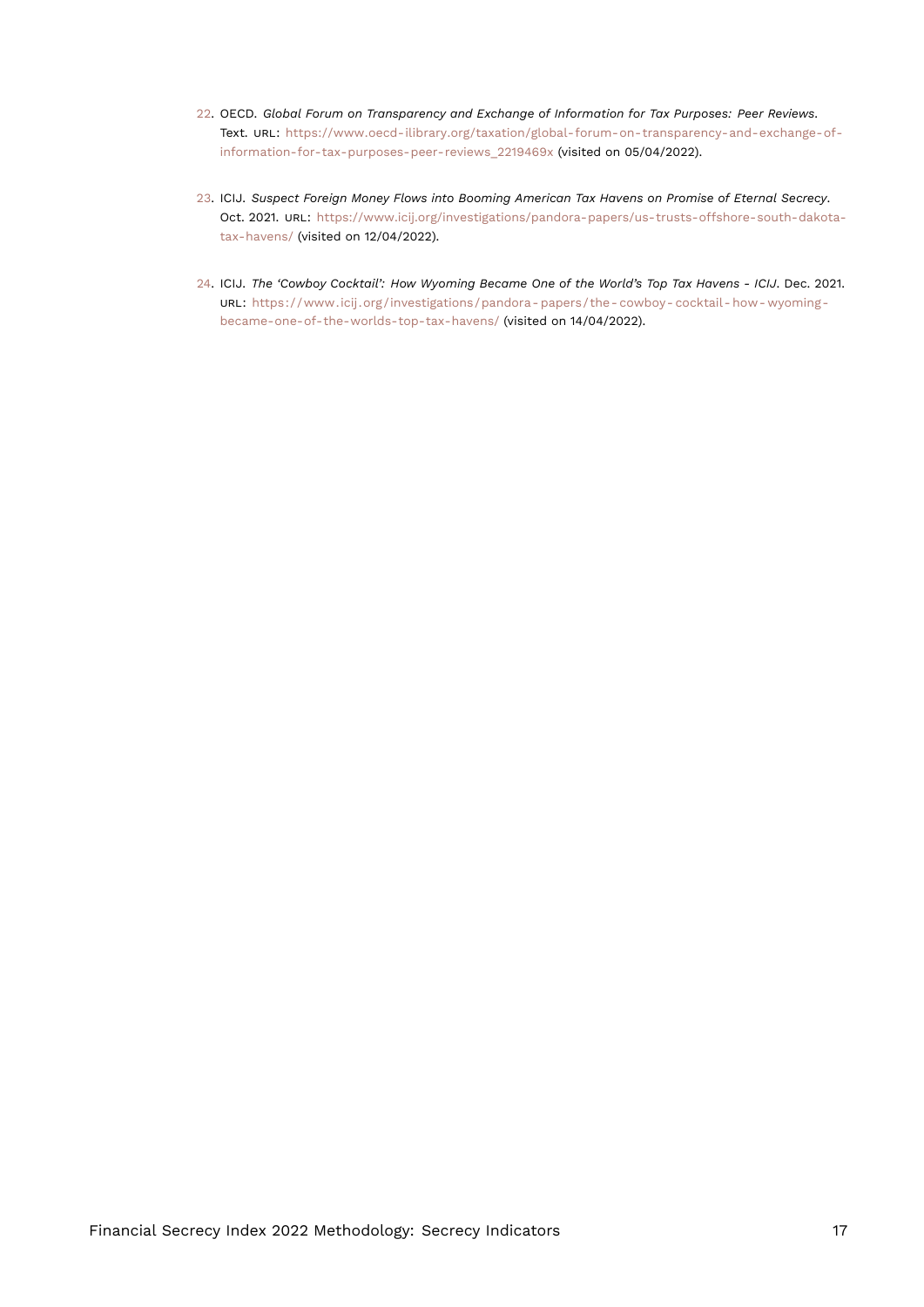# **Bibliography**

- *Convention of 1 July 1985 on the Law Applicable to Trusts and on Their Recognition*. 1985. URL: <https://www.hcch.net/en/instruments/conventions/full-text/?cid=59> (visited on 01/04/2022) (cit. on p. [15\)](#page-14-12).
- *Directive (EU) 2018/843 of the European Parliament and of the Council of 30 May 2018 Amending Directive (EU) 2015/849 on the Prevention of the Use of the Financial System for the Purposes of Money Laundering or Terrorist Financing, and Amending Directives 2009/138/EC and 2013/36/EU (Text with EEA Relevance)*. May 2018. URL: <http://data.europa.eu/eli/dir/2018/843/oj/eng> (visited on 05/04/2022) (cit. on p. [15\)](#page-14-12).
- European Commission. *Anti-Money Laundering and Countering the Financing of Terrorism Legislative Package*. Text. URL: [https://ec.europa.eu/info/publications/210720-anti-money-laundering](https://ec.europa.eu/info/publications/210720-anti-money-laundering-countering-financing-terrorism_en)[countering-financing-terrorism\\_en](https://ec.europa.eu/info/publications/210720-anti-money-laundering-countering-financing-terrorism_en) (visited on 12/04/2022) (cit. on p. [16](#page-15-17)).
- Financial Action Task Force. *International Standards on Combating Money Laundering and the Financing of Terrorism & Proliferation. The FATF Recommendations (2012 - Updated 2022)*. Paris, Mar. 2022. URL: [https://www.fatf-gafi.org/media/fatf/documents/recommendations/pdfs/](https://www.fatf-gafi.org/media/fatf/documents/recommendations/pdfs/FATF%20Recommendations%202012.pdf) [FATF%20Recommendations%202012.pdf](https://www.fatf-gafi.org/media/fatf/documents/recommendations/pdfs/FATF%20Recommendations%202012.pdf) (visited on 15/04/2022) (cit. on p. [16](#page-15-17)).
- ICIJ. *Suspect Foreign Money Flows into Booming American Tax Havens on Promise of Eternal Secrecy*. Oct. 2021. URL: [https://www.icij.org/investigations/pandora](https://www.icij.org/investigations/pandora-papers/us-trusts-offshore-south-dakota-tax-havens/)[papers/us-trusts-offshore-south-dakota-tax-havens/](https://www.icij.org/investigations/pandora-papers/us-trusts-offshore-south-dakota-tax-havens/) (visited on 12/04/2022) (cit. on p. [17](#page-16-3)).
- *The 'Cowboy Cocktail': How Wyoming Became One of the World's Top Tax Havens - ICIJ*. Dec. 2021. URL: [https://www.icij.org/investigations/pandora-papers/the](https://www.icij.org/investigations/pandora-papers/the-cowboy-cocktail-how-wyoming-became-one-of-the-worlds-top-tax-havens/)[cowboy-cocktail-how-wyoming-became-one-of-the-worlds-top-tax-havens/](https://www.icij.org/investigations/pandora-papers/the-cowboy-cocktail-how-wyoming-became-one-of-the-worlds-top-tax-havens/) (visited on 14/04/2022) (cit. on p. [17](#page-16-3)).
- Knobel, Andres. *Trusts: Weapons of Mass Injustice?* Tax Justice Network, 2017. URL: [www.taxjustice.net/wp-content/uploads/2017/02/Trusts-Weapons-of-Mass-](www.taxjustice.net/wp-content/uploads/2017/02/Trusts-Weapons-of-Mass-Injustice-Final-12-FEB-2017.pdf)[Injustice-Final-12-FEB-2017.pdf](www.taxjustice.net/wp-content/uploads/2017/02/Trusts-Weapons-of-Mass-Injustice-Final-12-FEB-2017.pdf) (visited on 02/05/2022) (cit. on p. [16](#page-15-17)).
- *The EU's Latest Agreement on Amending the Anti-Money Laundering Directive: At the Vanguard of Trust Transparency, but Still Further to Go*. Apr. 2018. URL: [https://taxjustice.net/2018/04/09/the-eus-latest-agreement-on-amending-](https://taxjustice.net/2018/04/09/the-eus-latest-agreement-on-amending-the-anti-money-laundering-directive-still-further-to-go/)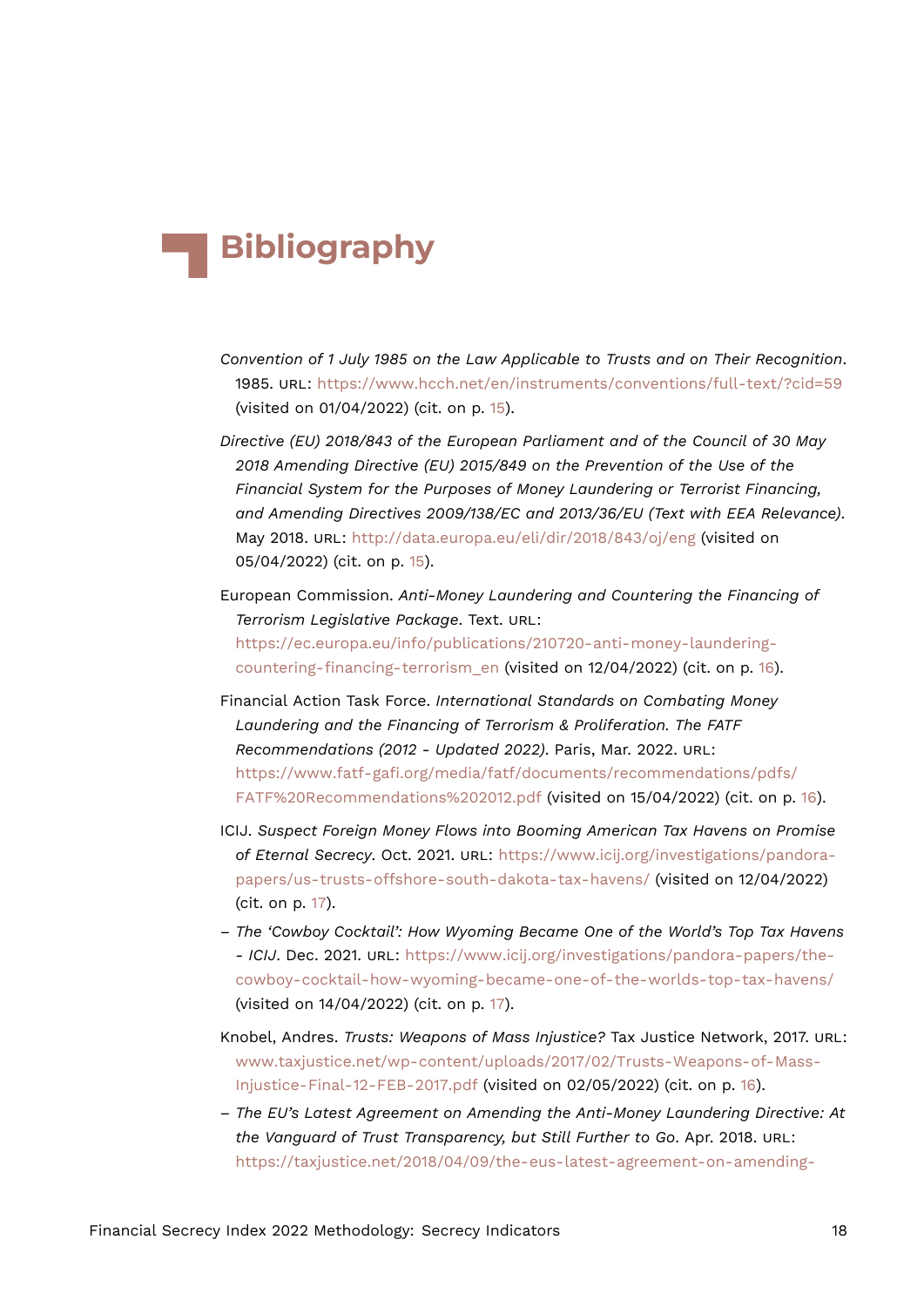[the-anti-money-laundering-directive-still-further-to-go/](https://taxjustice.net/2018/04/09/the-eus-latest-agreement-on-amending-the-anti-money-laundering-directive-still-further-to-go/) (visited on 02/05/2022) (cit. on p. [15](#page-14-12)).

- Knobel, Andres. *Pandora Papers and (South Dakota) Trusts: Why Do Criminals and the Rich like Them so Much?* Oct. 2021. URL: [https://taxjustice.net/2021/10/08/pandora-papers-and-south-dakota-trusts](https://taxjustice.net/2021/10/08/pandora-papers-and-south-dakota-trusts-why-do-criminals-and-the-rich-like-them-so-much/)[why-do-criminals-and-the-rich-like-them-so-much/](https://taxjustice.net/2021/10/08/pandora-papers-and-south-dakota-trusts-why-do-criminals-and-the-rich-like-them-so-much/) (visited on 05/04/2022) (cit. on p. [16\)](#page-15-17).
- *How to Improve the EU's Anti-Money Laundering (AML) Package on Beneficial Ownership Registration*. Mar. 2022. URL: [https://taxjustice.net/2022/03/21/how-to-improve-the-eus-anti-money](https://taxjustice.net/2022/03/21/how-to-improve-the-eus-anti-money-laundering-aml-package-on-beneficial-ownership-registration/)[laundering-aml-package-on-beneficial-ownership-registration/](https://taxjustice.net/2022/03/21/how-to-improve-the-eus-anti-money-laundering-aml-package-on-beneficial-ownership-registration/) (visited on 20/04/2022) (cit. on p. [16\)](#page-15-17).
- Knobel, Andres and Meinzer, Markus. *Drilling down to the Real Owners Part 1. More than 25% of Ownership" & "Unidentified" Beneficial Ownership: Amendments Needed in FATF's Recommendations and in EU's AML Directive*. Tax Justice Network, May 2016. URL: [http://www.taxjustice.net/wp](http://www.taxjustice.net/wp-content/uploads/2013/04/TJN2016_BO-EUAMLD-FATF-Part1.pdf)[content/uploads/2013/04/TJN2016\\_BO-EUAMLD-FATF-Part1.pdf](http://www.taxjustice.net/wp-content/uploads/2013/04/TJN2016_BO-EUAMLD-FATF-Part1.pdf) (visited on 02/05/2022) (cit. on p. [16\)](#page-15-17).
- OCCRP and Süddeutsche Zeitung. 'Historic Leak of Swiss Banking Records Reveals Unsavory Clients' (Feb. 2022). URL: [https://www.occrp.org/en/suisse](https://www.occrp.org/en/suisse-secrets/historic-leak-of-swiss-banking-records-reveals-unsavory-clients)[secrets/historic-leak-of-swiss-banking-records-reveals-unsavory-clients](https://www.occrp.org/en/suisse-secrets/historic-leak-of-swiss-banking-records-reveals-unsavory-clients) (visited on 08/05/2022) (cit. on p. [16\)](#page-15-17).
- OECD. *Standard for Automatic Exchange of Financial Account Information in Tax Matters. Including Commentaries.* OECD Publishing, July 2014. URL: [https://read.oecd-ilibrary.org/taxation/standard-for-automatic-exchange-of](https://read.oecd-ilibrary.org/taxation/standard-for-automatic-exchange-of-financial-account-information-for-tax-matters_9789264216525-en)[financial-account-information-for-tax-matters\\_9789264216525-en](https://read.oecd-ilibrary.org/taxation/standard-for-automatic-exchange-of-financial-account-information-for-tax-matters_9789264216525-en) (visited on 02/05/2022) (cit. on p. [15](#page-14-12)).
- *Global Forum on Transparency and Exchange of Information for Tax Purposes: Peer Reviews*. Text. URL: [https://www.oecd-ilibrary.org/taxation/global-forum-on-transparency-and-](https://www.oecd-ilibrary.org/taxation/global-forum-on-transparency-and-exchange-of-information-for-tax-purposes-peer-reviews_2219469x)

exchange-of-information-for-tax-purposes-peer-reviews 2219469x (visited on 05/04/2022) (cit. on p. [17](#page-16-3)).

- Tax Justice Network. *In Trusts We Trust*. 2009. URL: <http://taxjustice.blogspot.com/2009/07/in-trusts-we-trust.html> (visited on 02/05/2022) (cit. on p. [16\)](#page-15-17).
- *The UK-Swiss Tax Agreement: Doomed to Fail. Why the Deal Will Raise Little, and May Be Revenue-Negative for the UK*. Oct. 2011. URL: [www.taxjustice.net/cms/upload/pdf/TJN\\_1110\\_UK-Swiss\\_master.pdf](www.taxjustice.net/cms/upload/pdf/TJN_1110_UK-Swiss_master.pdf) (visited on 06/05/2022) (cit. on p. [16\)](#page-15-17).
- *TJN Survey*. 2021. URL: <http://fsi.taxjustice.net/fsi2022/TJN-Survey-2021.pdf> (visited on 11/05/2022) (cit. on p. [16](#page-15-17)).